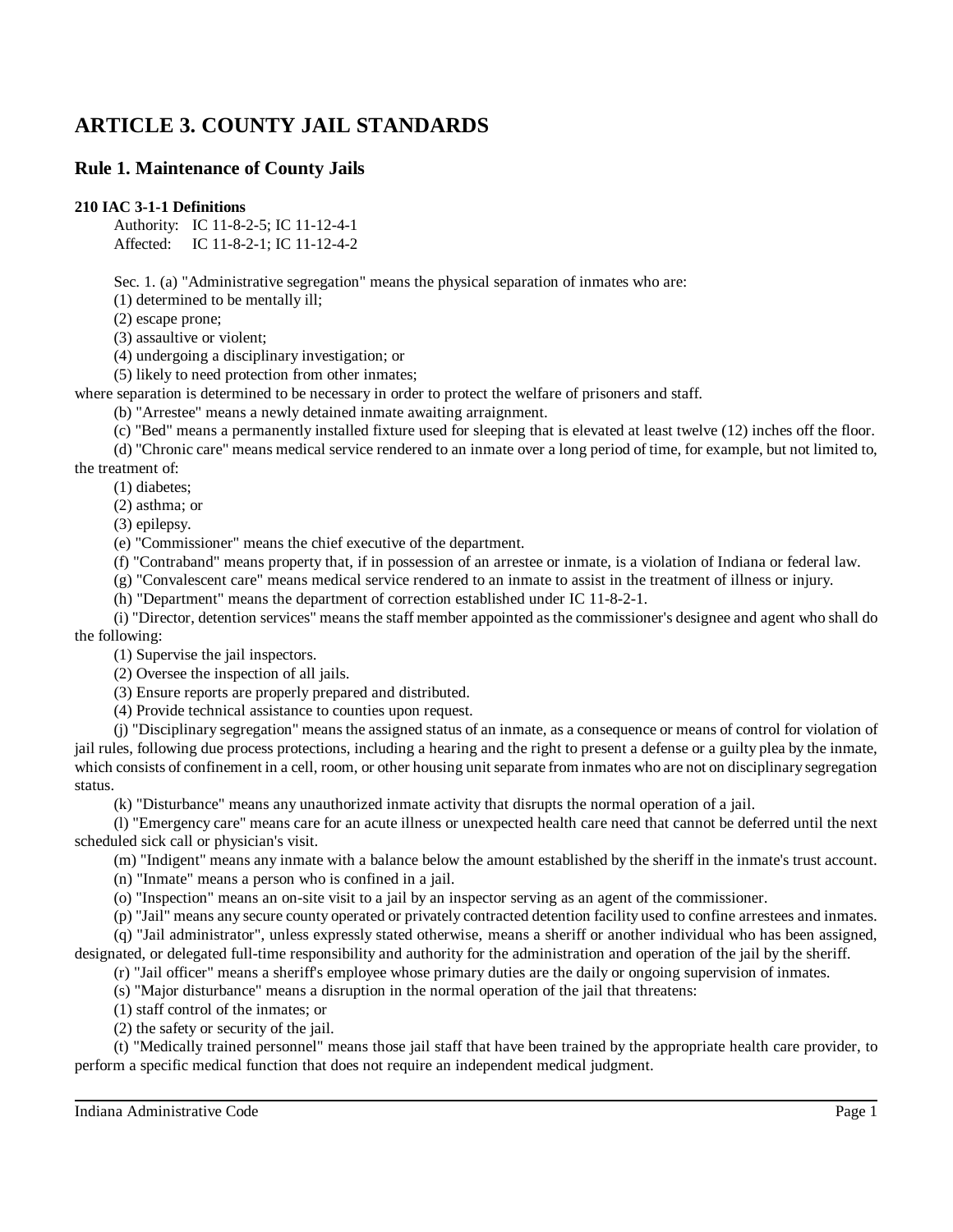(u) "Medical preventive maintenance" means health education, medical services, and instruction in self-care for chronic conditions.

(v) "Notice of noncompliance" means the report prepared and distributed by the jail inspector, which shall be deemed as statutory notice of noncompliance in accordance with IC 11-12-4-2.

(w) "Obscene materials" means material that, to the average person when applying contemporary standards, appeals to the prurient interest, which depicts or describes sexual conduct that, when taken as a whole, lacks serious literary, artistic, political, or scientific value.

(x) "Operational capacity" means the total number of beds, including those located in temporary holding areas such as the following:

(1) Booking.

(2) Segregation.

(3) Medical.

(y) "Crowding" means the total number of inmates exceeds the capacity of a jail.

(z) "Policy" means a statement declaring the following:

(1) Mission.

(2) Purpose.

(3) Ideological position.

(aa) "Procedure" means a statement establishing the action plan to accomplish the policy.

(bb) "Prohibited property" means property, other than contraband:

(1) the sheriff does not permit an inmate to possess;

(2) that exceeds the quantity of authorized property; or

(3) that is the personal or authorized property of another inmate.

Property that an inmate is otherwise permitted to possess may become prohibited property if it has been altered or due to the means by which it is possessed or used.

(cc) "Physician" means an individual holding a license to practice medicine in Indiana.

(dd) "Publishers only rule" meansthe material mailed to an inmate directly from the publisher, distributor, or an accredited institution of higher learning.

(ee) "Qualified medical personnel" means individuals engaged in the delivery of a medical or health care service who have been licensed, certified, or otherwise properly qualified under the laws of Indiana applicable to that particular service.

(ff) "Rated bed capacity" means the total number of permanently installed beds.

(gg) "Secured perimeter" means that portion of a jail in which inmates are secured and inmate movement is controlled by staff.

(hh) "Strip search" means the purposeful observation of the unclothed body, based on reasonable suspicion, for the purpose of:

(1) detecting contraband; or

(2) deterring the introduction of contraband into the jail.

(ii) "Temporary holding" means the status assigned to the following:

(1) Newly admitted inmates.

(2) Inmates in padded cells and detoxification cells.

(jj) "Unusual occurrence" means any significant incident or disruption of normal jail procedures, policies, routines, or activities, such as the following:

(1) A fire.

(2) A riot.

(3) A natural disaster.

(4) A suicide.

(5) An escape.

(6) An assault.

(7) A medical emergency.

(8) A hostage taking.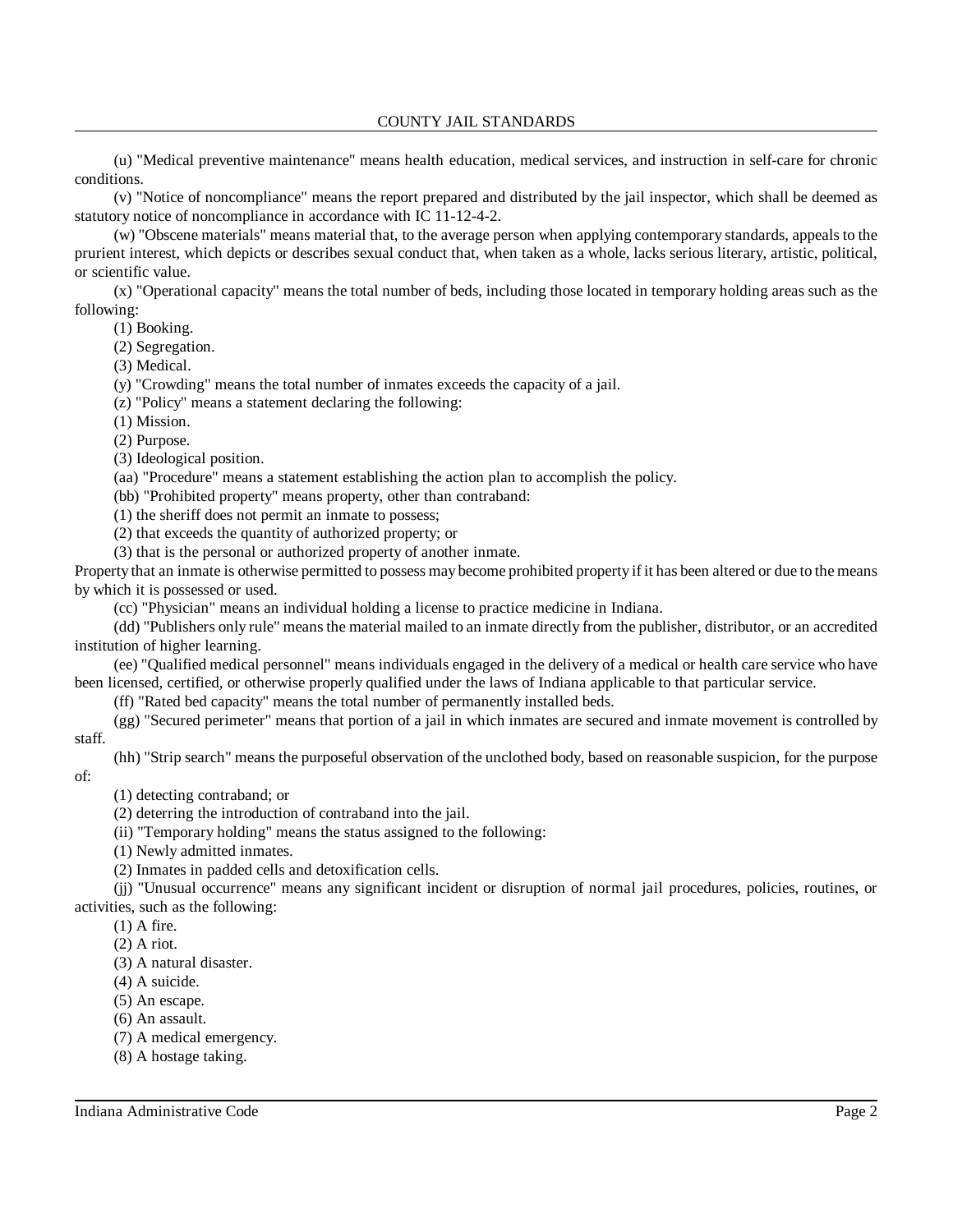(9) Any other violation of jail rules or state laws.

(Department of Correction; 210 IAC 3-1-1; filed Jul 27, 1981, 10:30 a.m.: 4 IR 1808; readopted filed Nov 15, 2001, 10:42 a.m.: *25 IR 1269; readopted filed Jul 6, 2007, 2:54 p.m.: 20070725-IR-210070277RFA; filed Sep 11, 2012, 2:30 p.m.: 20121010-IR-210110741FRA; readopted filed Oct 2, 2018, 8:46 a.m.: 20181031-IR-210180366RFA)*

### **210 IAC 3-1-2 Administration and organization**

Authority: IC 11-8-2-5; IC 11-12-4-1 Affected: IC 11-12-4-1

Sec. 2. (a) Each jail shall be managed by a jail administrator, supervised by the sheriff, to whom all employees or units of management are responsible.

(b) Each sheriffshall prepare and submit, not later than March 31 after the conclusion of each calendar year, a written report setting forth the annual statistical data and the extent and availability of services and programs to inmates identifying major events that have occurred in the jail and unfunded operational needs. The report shall be directed to the circuit court judge, and copies shall be provided to the state jail inspector, president of the county council or city-county council, prosecutor, and president of the board of commissioners. The report shall also be provided to the county auditor and be maintained as a public record. At a minimum, the report shall include the following:

(1) The total number of beds.

(2) The total number of bookings with at least the top ten (10) identified by offense.

(3) The average daily inmate population.

(4) The total number of jail and in-custody deaths by type (suicide, natural causes, homicide) with a summary of each occurrence.

(5) The number of escapes.

(6) The total number of juveniles booked into the jail via waiver or direct file.

(7) The availability of services provided at the jail.

(8) A statement on the adequacy of jail staffing levels.

(9) A statement on the maintenance and upkeep of the jail.

(10) Unfunded needs and projects essential to jail operation and maintenance.

(11) The average length of stay, for all inmates housed in the jail as of December 31, of the preceding year.

(c) Each sheriff shall develop and maintain a manual of policies and procedures that shall guide the operation of the jail. This manual shall be sheriff's office property. All policies and procedures must be in writing and bear the signature approval of the sheriff. The sheriff shall encourage the participation of other community agencies in the development of policy for the jail through coordinated planning and interagency consultation. The advice and consultation of the sheriff's staff should also be included in the development of policies and procedures for each jail. The manual shall be updated as needed, reviewed annually, and documented with the sheriff's signature page in the manual. The manual shall be made available to all jail staff. It shall include, but not be limited to, the following:

(1) A statement of the:

- (A) mission;
	- (B) philosophy;
	- (C) goals; and
- (D) purposes;

of the jail.

(2) Operations and maintenance of the jail.

(3) Organizational staff and program structure of the jail.

(4) A procedure for the monitoring of operations and programs through required inspections and reviews.

(5) A system of written reports to the sheriff or jail administrator, at the sheriff's request, regarding the normal operation of the jail, including, at a minimum, the following:

- (A) Information on major development.
- (B) Serious incidents.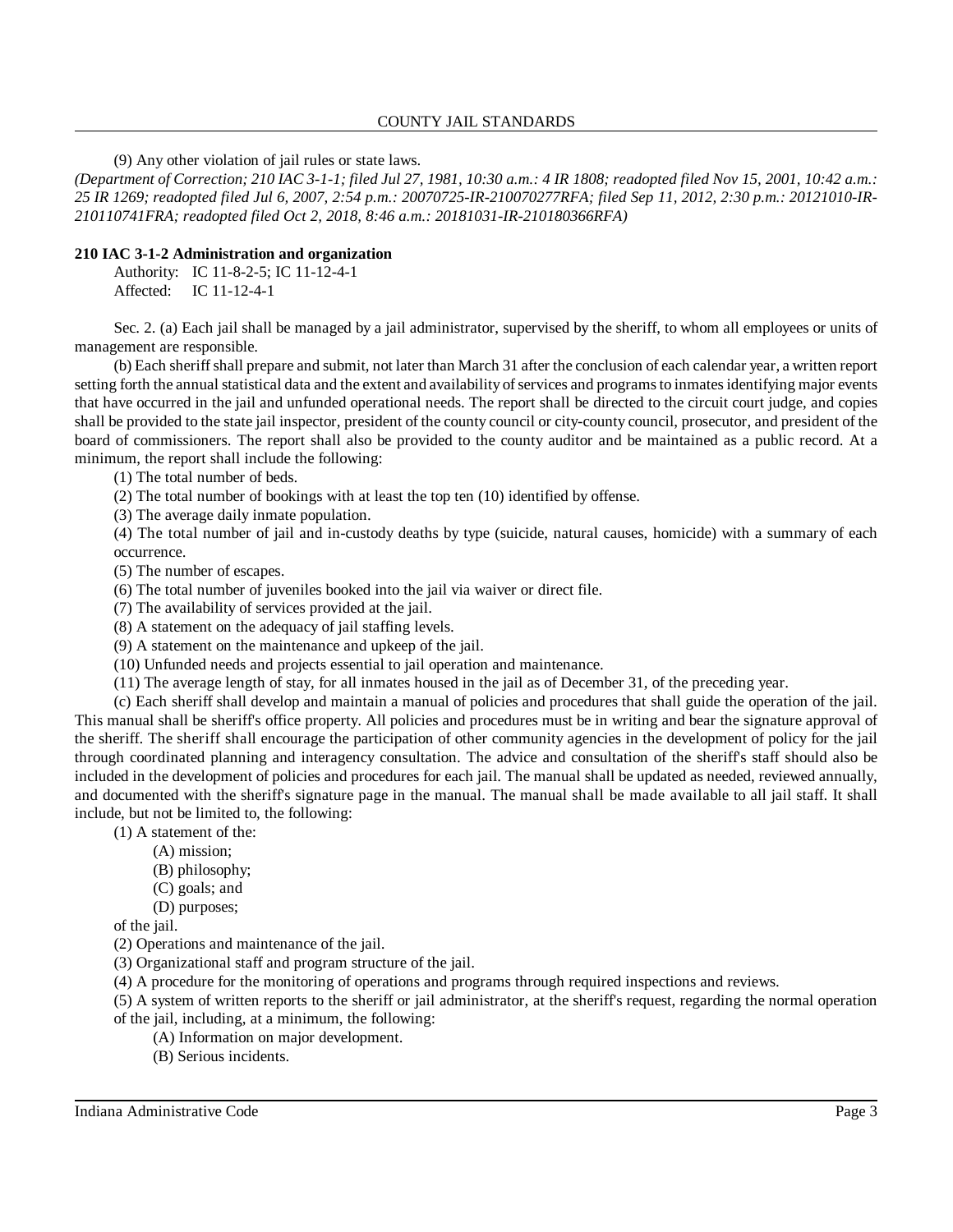- (C) Population data.
- (D) Staff and inmate morale.
- (E) Major problems and proposed plans to resolve them.

(6) Staff training and professional development.

(Department of Correction; 210 IAC 3-1-2; filed Jul 27, 1981, 10:30 a.m.: 4 IR 1809; readopted filed Nov 15, 2001, 10:42 a.m.: *25 IR 1269; readopted filed Jul 6, 2007, 2:54 p.m.: 20070725-IR-210070277RFA; filed Sep 11, 2012, 2:30 p.m.: 20121010-IR-210110741FRA; readopted filed Oct 2, 2018, 8:46 a.m.: 20181031-IR-210180366RFA)*

#### **210 IAC 3-1-3 Fiscal management**

Authority: IC 11-8-2-5; IC 11-12-4-1 Affected: IC 11-12-4-1

Sec. 3. Each sheriff shall establish written procedures to govern the internal handling of money consistent with all requirements of the state board of accounts and state law. *(Department of Correction; 210 IAC 3-1-3; filed Jul 27, 1981, 10:30* a.m.: 4 IR 1809; readopted filed Nov 15, 2001, 10:42 a.m.: 25 IR 1269; readopted filed Jul 6, 2007, 2:54 p.m.: 20070725-IR-210070277RFA; filed Sep 11, 2012, 2:30 p.m.: 20121010-IR-210110741FRA; readopted filed Oct 2, 2018, 8:46 a.m.: 20181031-*IR-210180366RFA)*

#### **210 IAC 3-1-4 Personnel**

Authority: IC 11-8-2-5; IC 11-12-4-1 Affected: IC 11-12-4-1

Sec. 4. Each sheriffshall establish written jail personnel policies and proceduresto include a code of ethics, and a copy shall be provided to each new jail employee. *(Department of Correction; 210 IAC 3-1-4; filed Jul 27, 1981, 10:30 a.m.: 4 IR 1810;* readopted filed Nov 15, 2001, 10:42 a.m.: 25 IR 1269; readopted filed Jul 6, 2007, 2:54 p.m.: 20070725-IR-210070277RFA; filed *Sep 11, 2012, 2:30 p.m.: 20121010-IR-210110741FRA; readopted filed Oct 2, 2018, 8:46 a.m.: 20181031-IR-210180366RFA)*

#### **210 IAC 3-1-5 Training and staff development**

Authority: IC 11-8-2-5; IC 11-12-4-1 Affected: IC 11-12-4-1

Sec. 5. (a) Each sheriff shall establish a written training and staff development plan for all jail employees. This plan shall be:

(1) based on the jail's manual of policies and procedures; and

(2) evaluated and revised as needed annually.

(b) Each new jail officer, including part-time staff, shall receive the following:

(1) A minimum of eighty (80) hours of orientation and training at the jail prior to job assignment.

(2) An additional forty (40) hours certified training during the first year of employment. This training must include annual training in suicide prevention, intervention, and mental health issues.

The forty (40) hours of certified training in the first year of employment shall be received through the Indiana law enforcement training board. Each jail officer shall receive sixteen (16) hours of training each subsequent year to ensure compliance with these standards.

(c) In addition to the training required in subsection (b), each jail commander shall receive a minimum of twenty-four (24) hours of documented training each calendar year.

(d) All personnel authorized to use firearms shall be trained on a continuing in-service and documented firearms training course. Failure to qualify for firearm use shall be deemed just cause for administrative reevaluation to include dismissal. Other compliance factors are as follows:

(1) No employee shall be authorized by the sheriff to use firearms until that employee has been given training in the legal requirements of firearm use and the legal aspects of the use of deadly force.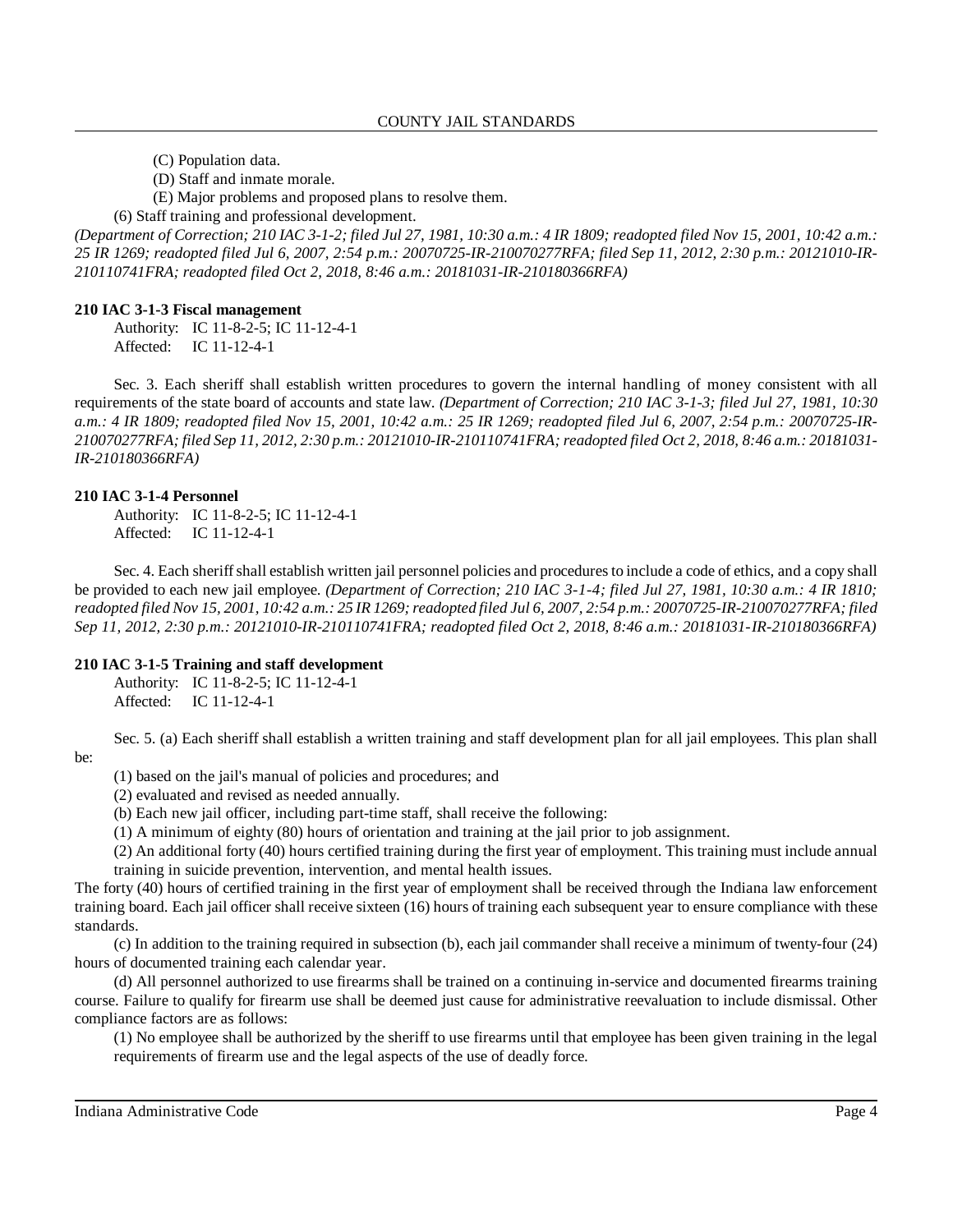### COUNTY JAIL STANDARDS

(2) Detailed training records are required and shall be maintained on all firearms training.

(e) Each sheriff shall include training as a budget item in the annual budget request to pay for this required training.

(f) A training file shall be maintained for each jail employee. *(Department of Correction; 210 IAC 3-1-5; filed Jul 27, 1981,* 10:30 a.m.: 4 IR 1810; readopted filed Nov 15, 2001, 10:42 a.m.: 25 IR 1269; readopted filed Jul 6, 2007, 2:54 p.m.: 20070725-*IR-210070277RFA; filed Sep 11, 2012, 2:30 p.m.: 20121010-IR-210110741FRA; readopted filed Oct 2, 2018, 8:46 a.m.: 20181031-IR-210180366RFA)*

### **210 IAC 3-1-6 Management information systems and inmate records**

Authority: IC 11-8-2-5; IC 11-12-4-1 Affected: IC 11-12-4-1

Sec. 6. (a) Every inmate admitted to any county jail shall have the following information recorded, unless prohibited by statute:

- (1) Booking number.
- (2) Date and time of intake.
- (3) Name and aliases.
- (4) Last known address.
- (5) Date and time of commitment and authority therefor.
- (6) Name, title, and signature of delivering officer.
- (7) Specific charge or charges.
- (8) Physical description, including any scars, marks, or tattoos.
- (9) Mug shot and fingerprints.
- (10) Sex.
- (11) Age and date of birth.
- (12) Place of birth.
- (13) Race.
- (14) Occupation.
- (15) Name and address of last employer.
- (16) Health status.
- (17) Name and relationship of next of kin.
- (18) Address of next of kin.
- (19) Court and sentence.
- (20) Notation of cash and personal property.
- (21) Notation of any:
	- (A) open wounds;
		- (B) sores requiring treatment;
		- (C) evidence of disease or body vermin; or
		- (D) tattoos.
- (22) Name of health insurance carrier.
- (23) Name of primary care physician.
- (24) Education level, to include the name and location of last school attended if no high school diploma.
- (25) Prior commitments.
- (26) Nationality or citizenship.
- (27) Social Security number, and if any Social Security benefits are currently being received.

(b) Records shall be maintained on all inmates committed or assigned to any county jail. The records shall contain, but are not limited to, the following:

- (1) Intake information.
- (2) Commitment papers and court order or orders.
- (3) Cash and personal property receipts.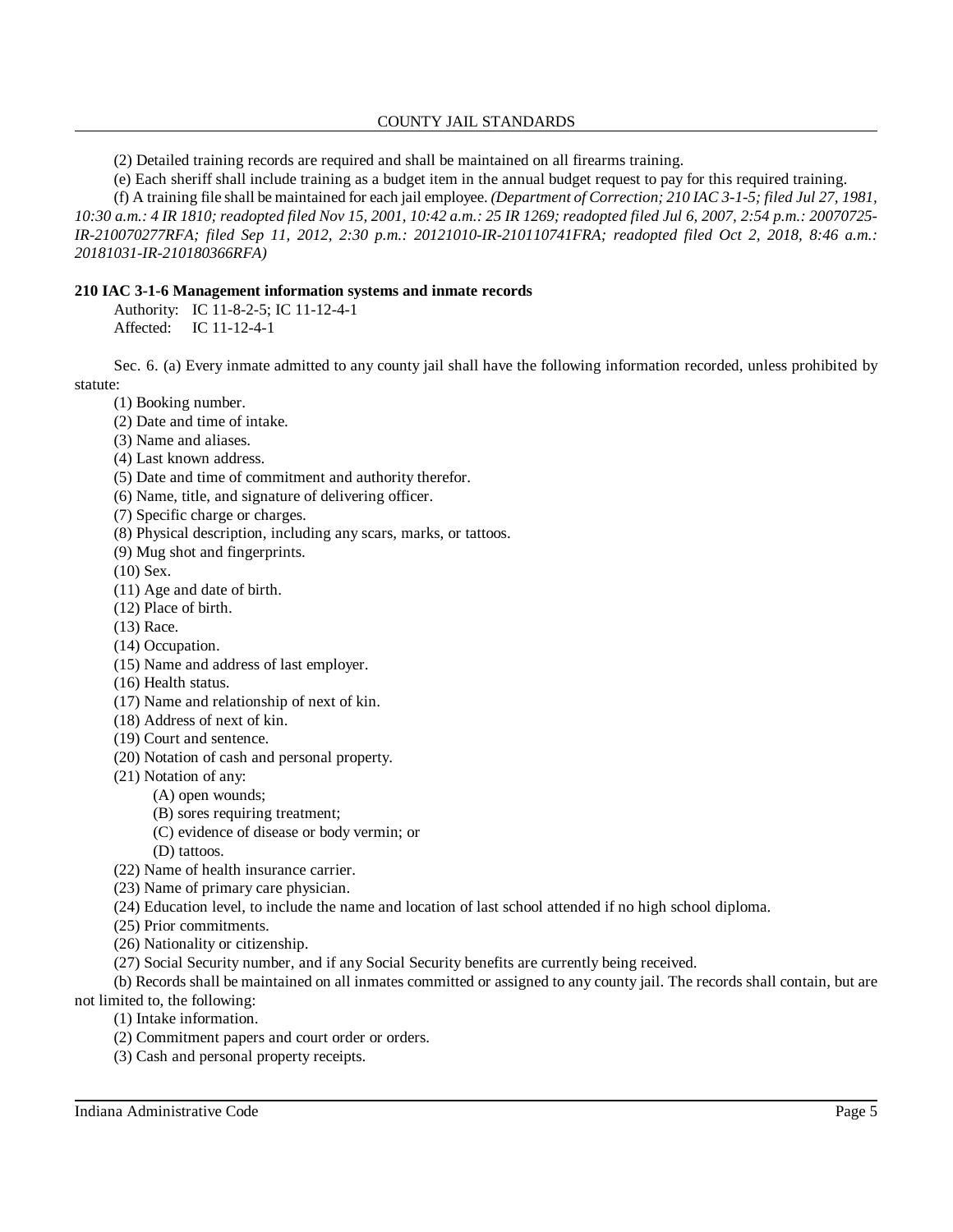(4) Reports of disciplinary actions or unusual occurrences.

(5) Work record.

(6) Program involvement.

(7) Medical orders issued by the jail physician or his or her designee.

(c) Each sheriff or designee shall do the following:

(1) Maintain on a daily basis written data concerning population movement, including, but not limited to, the following: (A) Admission.

(B) Processing.

(C) Transfer; and

(D) Release of pretrial detainees and sentenced inmates.

(2) Establish a written procedure requiring the prompt reporting of all incidents that:

(A) result in physical harm;

(B) threaten the safety of any person in the jail; or

(C) threaten the security of the jail.

(3) Establish written policies and procedures regarding access to and release of inmate records. The policies and procedures shall ensure that inmate records are current, accurate, and safeguarded from unauthorized and improper disclosure.

(d) An inmate's medical record file shall not be in any way part of the confinement record.

(e) Each sheriffshall establish a written procedure requiring that, prior to the release of any inmate or arrestee, the jail staff shall, unless otherwise prohibited by any statute or law:

(1) perform an Indiana Data and Communications System (IDACS) and National Corrections Information Center (NCIC) search; or

(2) contact the department to determine whether:

(A) the offender is currently under the department's jurisdiction; or

(B) there are any other outstanding wants or warrants for the offender.

(Department of Correction; 210 IAC 3-1-6; filed Jul 27, 1981, 10:30 a.m.: 4 IR 1810; readopted filed Nov 15, 2001, 10:42 a.m.: *25 IR 1269; readopted filed Jul 6, 2007, 2:54 p.m.: 20070725-IR-210070277RFA; filed Sep 11, 2012, 2:30 p.m.: 20121010-IR-210110741FRA; readopted filed Oct 2, 2018, 8:46 a.m.: 20181031-IR-210180366RFA)*

## **210 IAC 3-1-7 Physical plant**

Authority: IC 11-8-2-5; IC 11-12-4-1 Affected: IC 11-12-4-1

Sec. 7. (a) All inmate living and activity areas in each jail shall provide for the following minimum requirements:

(1) Illumination shall be sufficient for reading and writing throughout the living area. Readings of at least twenty (20) footcandles are required at desk level and in grooming areas.

(2) Circulation of fresh air sufficient to remove stale air and odors from the living area. This requirement shall be satisfied if the jail inspector documents, per American Correctional Association (ACA) standards, that the air in the living area providessufficient cubic feet of air per minute per inmate. Performance-Based Standardsfor Adult Local Detention Facilities, Fourth Edition (2004, Ref. No. 1-56991-215-7). These standards are available at the American Correctional Association, 206 N. Washington St., Suite 200, Alexandria, VA 22314 or www.aca.org/store/bookstore/view.

(3) A heating system sufficient to ensure healthy and comfortable living and working conditions for all inmates and staff. Temperatures shall be maintained at an acceptable comfortable level consistent with exterior conditions, clothing and bedding issued.

(4) Each cell shall have direct access to the following:

(A) A toilet.

(B) A washbasin with hot and cold running water.

(C) A bed.

(5) There shall be at least one (1) toilet and one (1) shower per twelve (12) inmates. This requirement shall be satisfied as to toilet access if cells are accessible to inmates all the time.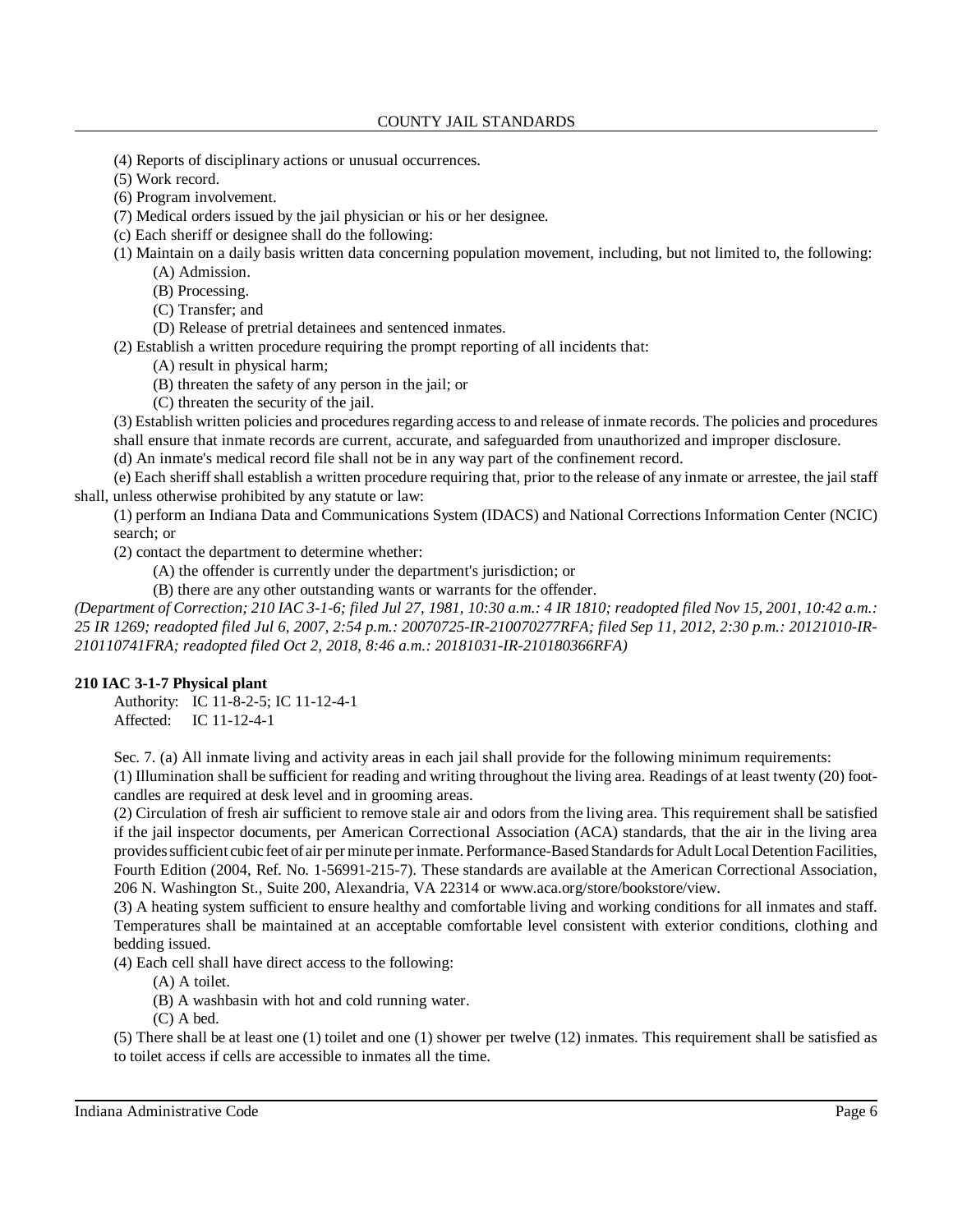(b) The inmate receiving area shall be located inside the security perimeter and have the following minimum components:

- (1) Weapon lockers, located outside the security area.
- (2) A temporary holding space that has the following:
	- (A) Sufficient seating capacity for all inmates assigned.
	- (B) Audio and visual communication.
	- (C) Available toilets and washbasins with hot and cold running water.

(3) A booking area, with close circuit television (CCTV) camera recording. Retention of video recordings shall be based upon local retention schedules for video recordings.

(4) A medical examination area.

(5) Shower facilities.

(6) Secure storage of inmate's personal property.

(7) Telephone facilities.

(c) Supply areas shall be separate from inmate living and activity areas and kept secured when not in use. There shall be adequate space for the following:

(1) Storage and security of keys.

(2) Weapons.

(3) Medications.

(4) Tools.

(5) Evidence.

(6) Recovered stolen property.

(7) Bedding.

(8) Housekeeping equipment and supplies.

(9) Clothing.

(10) Prisoner's property.

(11) Commissary and hygiene items.

(12) Records.

(d) Weapons storage shall be located outside the security perimeter of the inmate living and activity areas. Provisions shall be made for the secure storage, care, and issuance of weapons and related security equipment.

(e) Each new jail constructed after November 15, 2012, shall have the following:

(1) At least one (1) area suitable for inmates who must be under special medical supervision, which shall include a negative airflow system for the control of communicable diseases.

(2) A space available for the supervision of inmates and arrestees who represent special behavioral problems including intoxication and self-destructive behavior. This area shall:

(A) be equipped with audio-video communication; and

(B) have access to toilet facilities and running water.

(3) One (1) bed for each inmate.

(f) The capacity of a jail shall be determined with the sheriff taking into consideration the following factors:

(1) A bed for each inmate.

(2) The size of the cell or sleeping area.

(3) The size of the day room or range to which the prisoner has free access during nonsleeping hours.

(4) Time spent in activities out of the cell.

(g) The state jail inspector may adjust the operational capacity of any jail if there is a change in the physical plant structure, or the use of the facility indicates a change is appropriate. The state jail inspector will review the proposed adjustment with the sheriff prior to any adjustment in the facility's rated capacity.

(h) All new jail construction, renovations, or additions beginning after November 15, 2012 shall comply with the most current jail construction standards established by the ACA Performance-Based Standardsfor Adult Local Detention Facilities, 4th Edition, with the exception of those standards listed in subsection (h). New or revised ACA standards shall not be adopted without amending this article. Counties shall not be held to physical plant standards not in effect prior to the construction of their jail except as may be ordered by the courts orstatute. However, renovation or addition(s) of an existing jail must bring the jail into compliance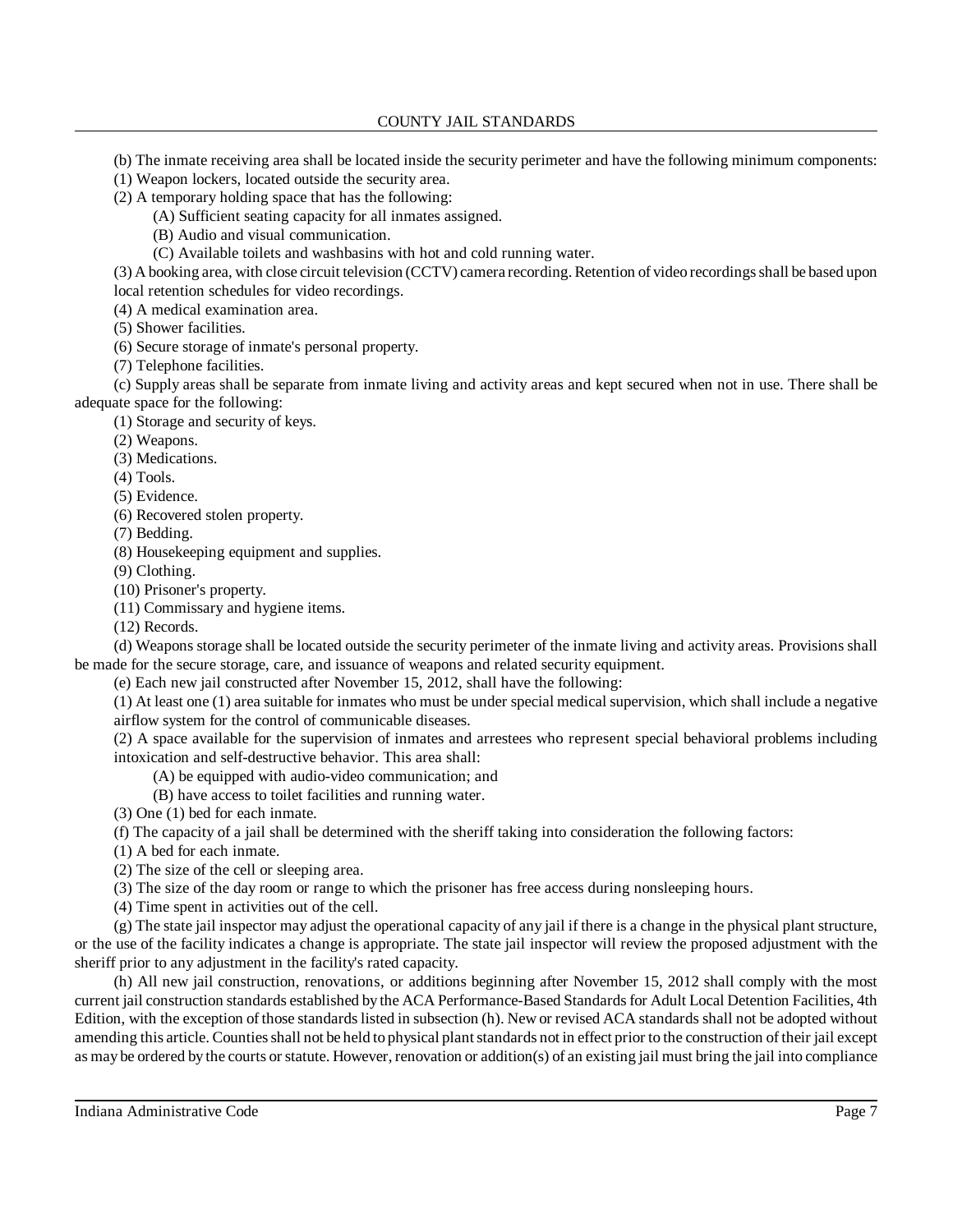with applicable building and fire codes.

(i) The following physical plant standards are applicable to all additions or renovations after November 15, 2012:

(1) Cells may be multiple occupancy, providing there is at least thirty-five (35) square feet of space per inmate. In dormitories, there shall be at least fifty (50) square feet of total space per inmate.

(2) Detoxification cells shall have fixed seating elevated not less than twelve (12) inches from the floor. There shall be a water hose connection adjacent to this area accessible by staff only.

(3) There shall be no unsecured opening greater than five (5) inches in the secured perimeter of the jail.

(4) Sight separation of male and female inmates is required except for incidental contact.

- (5) Video visitation is authorized.
- (6) Collapsible devices shall be used in cells to suspend clothing. Clothing hooks may not be used.
- (7) CCTV cameras shall be placed in:
	- (A) all inmate day rooms;
	- (B) all temporary holding cells;
	- (C) all booking areas;
	- (D) the intoxilizer room; and
	- (E) all isolation cells;

to assist staff in the supervision and control of inmates. The privacy rights of inmates shall be observed in toilet and shower areas. CCTV equipment shall serve as a supplement to, not a substitute for, staff supervision.

(j) Each sheriff shall have a written plan for preventive maintenance. The plan shall be reviewed annually and updated as needed. (Department of Correction; 210 IAC 3-1-7; filed Jul 27, 1981, 10:30 a.m.: 4 IR 1811; readopted filed Nov 15, 2001, 10:42 a.m.: 25 IR 1269; readopted filed Jul 6, 2007, 2:54 p.m.: 20070725-IR-210070277RFA; filed Sep 11, 2012, 2:30 p.m.: 20121010-*IR-210110741FRA; readopted filed Oct 2, 2018, 8:46 a.m.: 20181031-IR-210180366RFA)*

#### **210 IAC 3-1-8 Commissary**

Authority: IC 11-8-2-5; IC 11-12-4-1 Affected: IC 11-12-4-1

Sec. 8. If a jail provides inmate commissary services, it shall be managed and operated in a manner consistent with Indiana law. (Department of Correction; 210 IAC 3-1-8; filed Jul 27, 1981, 10:30 a.m.: 4 IR 1811; readopted filed Nov 15, 2001, 10:42 a.m.: 25 IR 1269; readopted filed Jul 6, 2007, 2:54 p.m.: 20070725-IR-210070277RFA; filed Sep 11, 2012, 2:30 p.m.: 20121010-*IR-210110741FRA; readopted filed Oct 2, 2018, 8:46 a.m.: 20181031-IR-210180366RFA)*

#### **210 IAC 3-1-9 Safety and sanitation**

Authority: IC 11-8-2-5; IC 11-12-4-1 Affected: IC 11-12-4-1

Sec. 9. (a) Each jail shall be maintained in a safe and sanitarycondition in compliance with state and local health, sanitation, safety, and fire laws.

(b) Inmates shall have the responsibility for maintaining their own cells and living areas in a safe and sanitary condition. Necessary cleaning equipment and materials shall be provided to inmates daily and as needed.

(c) All areas of a jail shall be inspected by a designated jail official at least once per week. Each living area shall be inspected bydesignated jail officials daily. Written inspection reportsshall bemaintained, and stepsshall be taken promptlyto remedyunsafe or unsanitary conditions.

(d) Each jail shall be inspected weekly for evidence of insects and rodents. Licensed extermination servicesshall be obtained to spray or treat facilities as often as necessary to eliminate insects and rodents. Inmates shall be removed from an area ifspraying or fogging is necessary and cannot properly be accomplished if inmates are present.

(e) Faulty plumbing fixtures shall be promptly repaired or replaced as necessary.

(f) Exits shall be:

(1) clearly marked;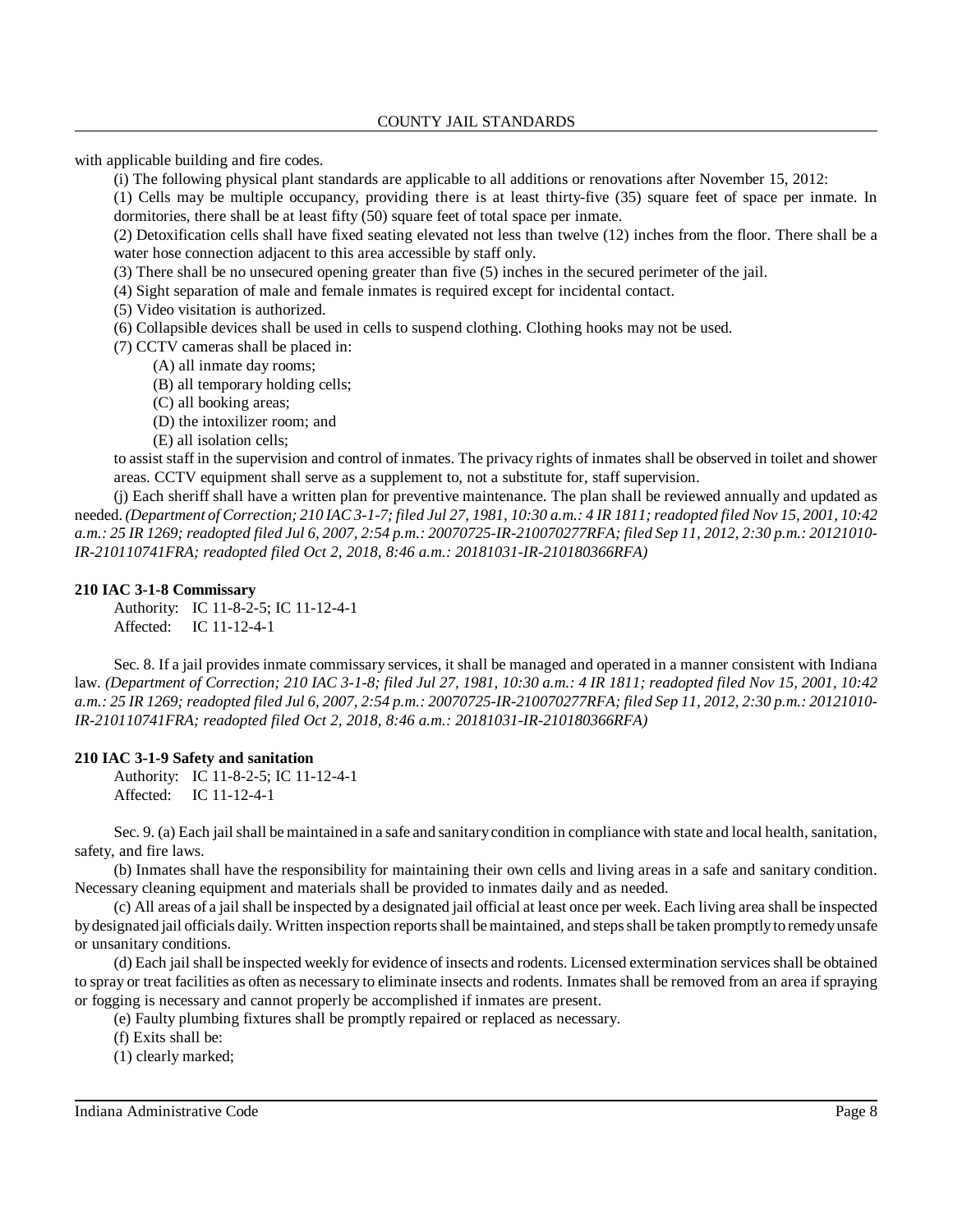(2) continuously illuminated;

(3) kept clear of obstructions; and

(4) in usable condition.

(g) The sheriff shall do the following:

(1) Establish a written evacuation plan for use in the event of fire or major emergency. Appropriate evacuation instructions shall be maintained in the main control room and all satellite control rooms. Fire drills shall be conducted as required by the state fire marshal and the results of each drill documented.

(2) Request the local board of health inspect the jail at least annually.

(3)Establish written policies and procedures concerning safety,sanitation, and control ofsupplies. Materialsafetydata sheets for all caustic, toxic, or flammable materials shall be maintained in the control room or an area accessible to staff twenty-four (24) hours per day.

(Department of Correction; 210 IAC 3-1-9; filed Jul 27, 1981, 10:30 a.m.: 4 IR 1811; readopted filed Nov 15, 2001, 10:42 a.m.: *25 IR 1269; readopted filed Jul 6, 2007, 2:54 p.m.: 20070725-IR-210070277RFA; filed Sep 11, 2012, 2:30 p.m.: 20121010-IR-210110741FRA; readopted filed Oct 2, 2018, 8:46 a.m.: 20181031-IR-210180366RFA)*

#### **210 IAC 3-1-10 Clothing, bedding, and personal hygiene**

Authority: IC 11-8-2-5; IC 11-12-4-1 Affected: IC 11-12-4-1

Sec. 10. (a) Each jail shall provide for the issue of clean, suitable clothing, linen, a towel, and a sleeping mat to each new inmate. Each inmate shall be provided adequate material and disinfectant to cleanse their sleeping mat prior to transfer or release. Jail clothing and authorized personal undergarmentsshall be laundered or exchanged at least weekly. Bed linen shall be laundered weekly, and blankets shall be laundered at least monthly. All clothing and bedding shall be maintained in serviceable condition and in sufficient quantity to supply each jail's inmate population.

(b) Each inmate shall be provided with items necessary to maintain personal hygiene. Shaving materials shall be available at least three (3) times per week unless the inmate poses a security, safety, or suicide risk. Female inmates shall be provided personal sanitary items.

(c) Inmates shall:

(1) shower and shampoo their hair upon admission to the jail's general population; and

(2) be afforded the opportunity to shower at least three (3) times per week thereafter unless an emergency or a threat to jail security exists.

(d) Each inmate shall be:

(1) allowed, upon request, to have their hair cut at least once every six (6) weeks at his or her own expense; and

(2) provided the opportunity to wear personal clothing when they appear in court for a jury trial.

(e) The sheriff, or designee, may supervise and control the hygiene, grooming, and attire of inmatesto the extent reasonably necessary to maintain a sanitary, safe, and secure environment. The sheriffshall reserve the right, with reasonable cause, to order an inmate's hair be cut by a licensed barber or beautician in order to maintain a sanitary and secure living and work environment. (Department of Correction; 210 IAC 3-1-10; filed Jul 27, 1981, 10:30 a.m.: 4 IR 1812; readopted filed Nov 15, 2001, 10:42 a.m.: *25 IR 1269; readopted filed Jul 6, 2007, 2:54 p.m.: 20070725-IR-210070277RFA; filed Sep 11, 2012, 2:30 p.m.: 20121010-IR-210110741FRA; readopted filed Oct 2, 2018, 8:46 a.m.: 20181031-IR-210180366RFA)*

### **210 IAC 3-1-11 Medical care and health services**

Authority: IC 11-8-2-5; IC 11-12-4-1 Affected: IC 11-12-4-1

Sec. 11. (a) A licensed physician shall be responsible for medical services in each jail.

(b) Procedures necessary to deliver medical services to inmates shall be:

(1) in writing;

(2) approved by the responsible physician; and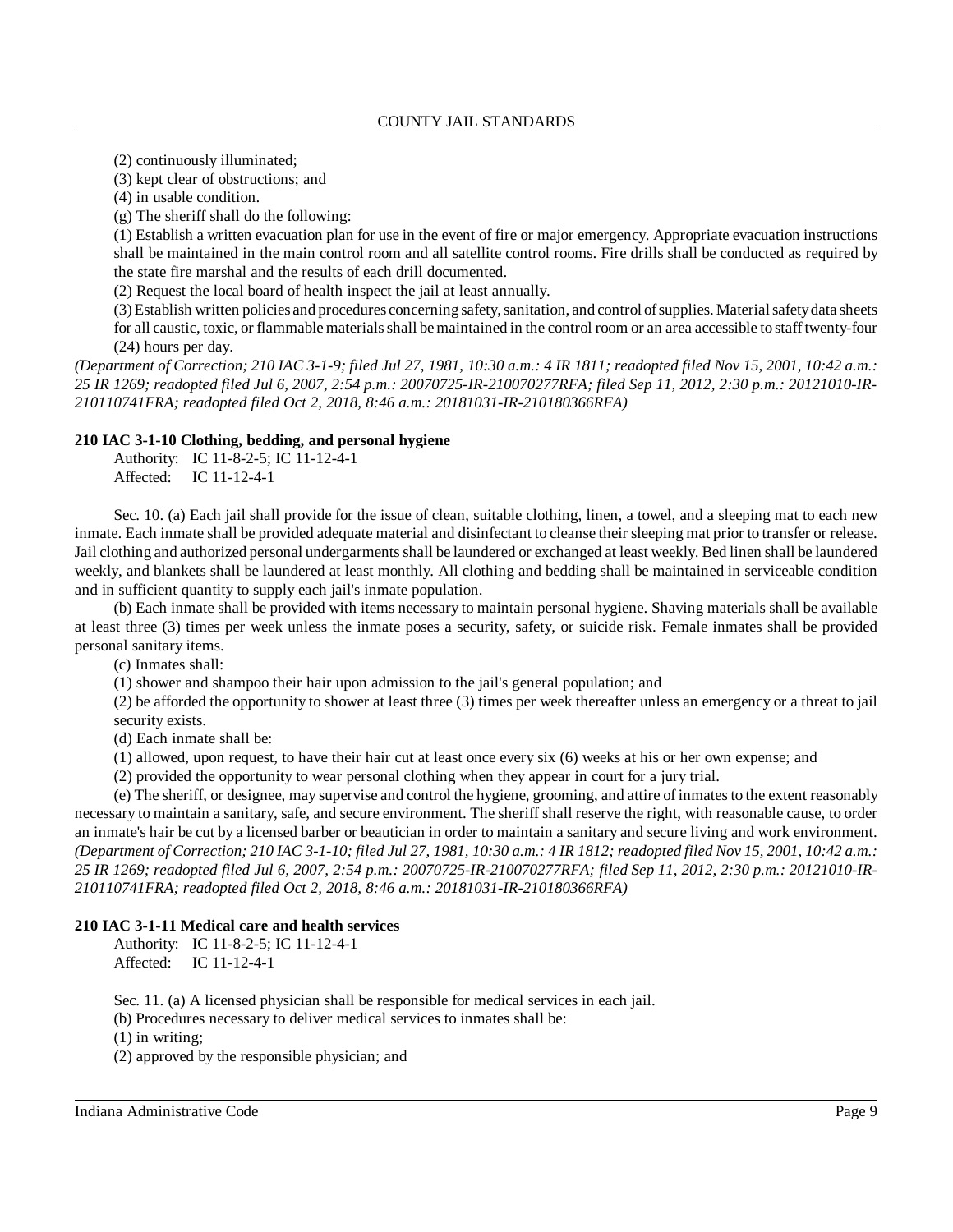(3) reviewed by the sheriff.

(c) State licensing or certification requirements and restrictionsshall applyto all health care personnel working with inmates. Copies of all licensing certification and credentialsshall be on file with the sheriff or designee. Jail security regulationsshall apply to all medical personnel.

(d) Whenever medical services are to be delivered routinely in any jail, adequate space, equipment, supplies, and materials as determined by the responsible physician shall be provided.

(e) First aid kits shall be available in each jail. The responsible physician shall approve the contents and the procedure for periodic inspection of all first aid kits.

(f) Each inmate or arrestee shall be medically screened upon admittance to jail and before placement in the general population or living area. Screening data must be recorded on a form approved by the responsible physician and shall include, but not be limited to, the following:

(1) Current illnesses and health problems, including those specific to women.

(2) History of drug or alcohol, or both, use.

(3) Current medications taken.

(4) Special health requirements.

(5) Screening of other health problems designated by the responsible physician.

(6) Behavioral observations, including state of consciousness and observable mental status.

(7) Notation of the following:

(A) Body deformities.

(B) Trauma.

(C) Bruises.

(D) Lesions.

(E) Jaundice.

(F) Restriction of movement.

(8) Condition of skin and visible body orifices, including rashes and infestation.

(9) Disposition or referral of the inmate to qualified medical personnel on an emergency basis.

(g) Within fourteen (14) days following arrival at the jail, an inmate shall undergo a medical assessment conducted by the responsible physician or a licensed nurse.

(h) An inmate shall be informed upon admission that medical complaints shall be collected daily and responded to by medically trained personnel. Qualified medical personnel shall follow up on all complaints and allocate treatment according to priority of need. A physician shall be available at least weekly to evaluate and respond to inmate medical complaints.

(i) Each jail shall arrange for twenty-four (24) hour emergencymedical, dental, and psychological care availability pursuant to a written plan that includes, as a minimum, arrangements for the following:

(1) Emergency evacuation of the inmate from within the facility.

(2) Use of an emergency medical vehicle.

(3) Use of one (1) or more designated hospital emergency rooms or other appropriate health facilities.

(4) Emergency on call physicians and dentist services when the emergency health facility is not located in a nearby community.

(5) Security procedures that provide for the immediate transfer of inmates when appropriate.

(6) Arrangements for emergency psychological services.

(j)Jail personnelshall be trained in the use of emergency care procedures and shall have training in basic first aid equipment that is currently available in the jail. At least one (1) person per shift shall have training in receiving, screening, cardiopulmonary resuscitation (CPR), and recognition of symptoms of common illnesses. All jail officers shall be trained regarding recognition of symptoms ofmental illness and retardation and suicide screening and prevention. All jail personnel are to ensure that the following is complied with:

(1) No jailshall accept deliveryof an unconscious or critically injured person. In consultation with the responsible physician, the sheriff shall establish a blood alcohol content (BAC) level above which the jail may refuse to accept an inmate without medical screening. All medical screenings prior to booking shall be at the arrestee's expense. A copy of this policy shall be provided to local law enforcement agencies.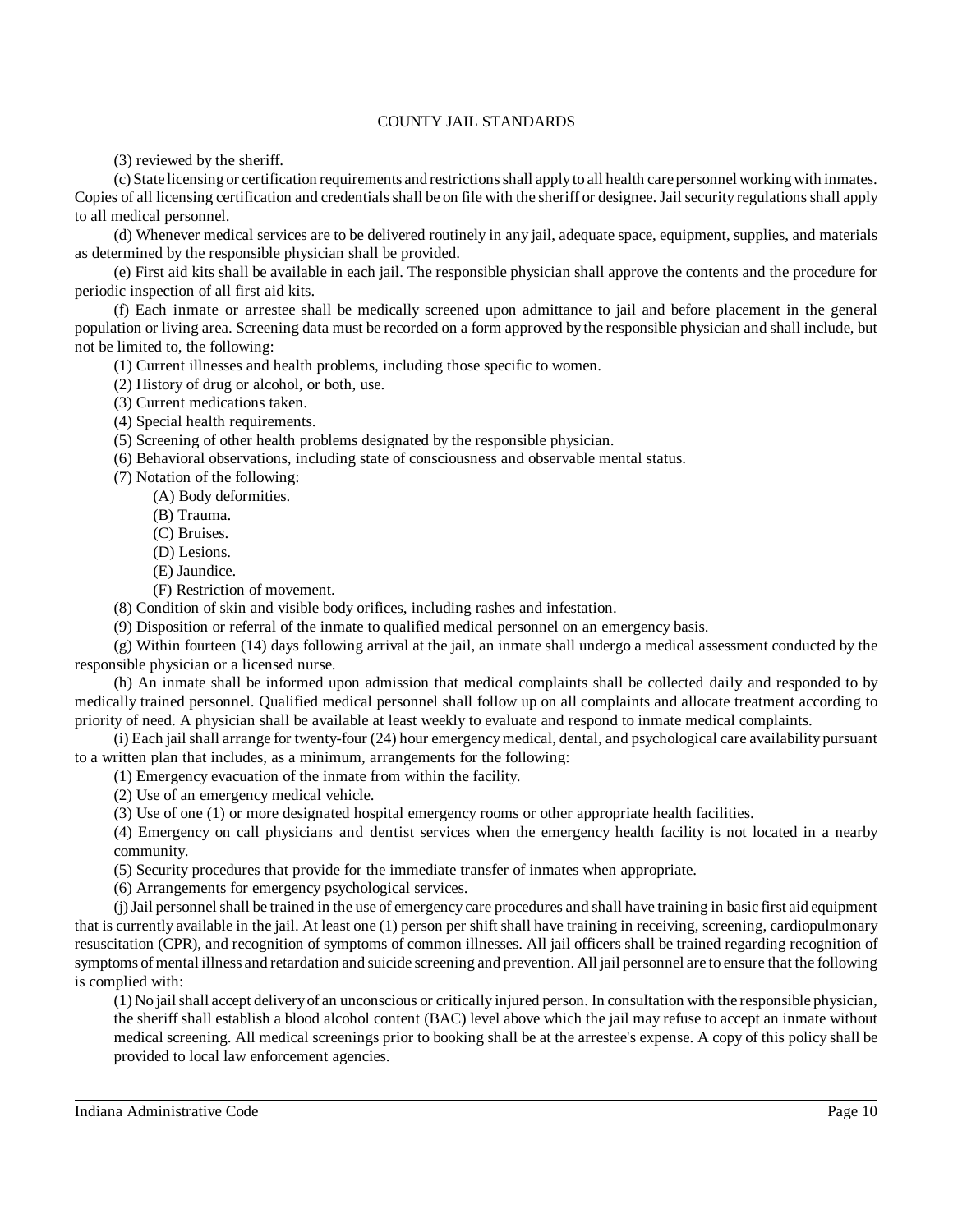COUNTY JAIL STANDARDS

(2) Any inmate injured while detained in the jail shall be examined immediately by a competent medical person. A description of the injury shall be recorded and photographs taken when appropriate. Any inmate's refusal of medical care shall be:

(A) thoroughly documented;

(B) signed by the inmate; and

(C) witnessed by staff.

(k) All medications shall be administered in the dosage and with the frequency prescribed. No substitutions of medications shall be made without the responsible physician's written approval.

(1) Any jail officer who administers medication shall have received documented training through the responsible physician. The sheriff:

(A) is accountable for the administration of medications according to orders; and

(B) the sheriff or designee must record all administration of medication in a manner and on a form approved by the responsible physician.

(2) A structured system for pharmacy storage, accountability, and distribution shall be established in accordance with recognized medical standards as determined by the responsible physician.

(3) An inmate's prescribed medication, by a responsible physician, shall accompany the inmate in the original container with the inmate's medical records upon transfer to another facility or upon release.

(l) The responsible physician shall list the jail with the Drug Enforcement Administration as a place of practice. Missing controlled substances shall be reported to the Indiana board of pharmacy using DEA Form 106.

(m) Each sheriff shall do the following:

(1) Establish policies and procedures for the development and disposition of each inmate's medical records.

(2) Provide secure and confidential storage of the records consistent with physician-patient privileges.

Nonmedical personnel shall have access to these records as provided by law. A sealed copy of an inmate's facility medical record shall accompany the inmate upon transfer to another facility.

(n) Each sheriff shall have a policy providing for the provision of private medical, dental, and optometry services when requested by the inmate. Services that are determined to be medically elective shall be at the inmate's own expense. *(Department* of Correction; 210 IAC 3-1-11; filed Jul 27, 1981, 10:30 a.m.: 4 IR 1812; readopted filed Nov 15, 2001, 10:42 a.m.: 25 IR 1269; *readopted filed Jul 6, 2007, 2:54 p.m.: 20070725-IR-210070277RFA; filed Sep 11, 2012, 2:30 p.m.: 20121010-IR-210110741FRA; readopted filed Oct 2, 2018, 8:46 a.m.: 20181031-IR-210180366RFA)*

### **210 IAC 3-1-12 Diet and food preparation**

Authority: IC 11-8-2-5; IC 11-12-4-1 Affected: IC 11-12-4-1

Sec. 12. (a) Each sheriff shall establish written policies and procedures concerning the quantity and quality of food served to inmates.

(b) Food shall not be used as a reward or withheld as a disciplinarymeasure. All meals shall be served under the supervision of the jail administrator or his or her designee. There shall be not more than fourteen (14) hours between the evening meal and breakfast. Inmates shall be served three (3) meals each day. At least one (1) meal each day shall be cooked.

(c) Menus shall:

(1) be prepared in advance, and records of all menus and all meals served shall be retained;

(2) be approved by a qualified dietician;

(3) reflect the average daily caloric intake; and

(4) be reviewed every two (2) years or after any substantial change in daily inmate physical activity.

All food service areas and equipment shall be inspected daily by administrative jail personnel. All food must be placed on racks off the floor. Food must be covered or enclosed while being transported to the inmate area.

(d) To ensure that the jail kitchen is maintained in a safe and sanitary condition, the following requirements shall be met: (1) All kitchen equipment and floors shall be cleaned daily. Walls and vents shall be cleaned regularly.

(2) The sheriff shall request the local health officer, or an otherwise qualified agency, conduct inspections of the kitchen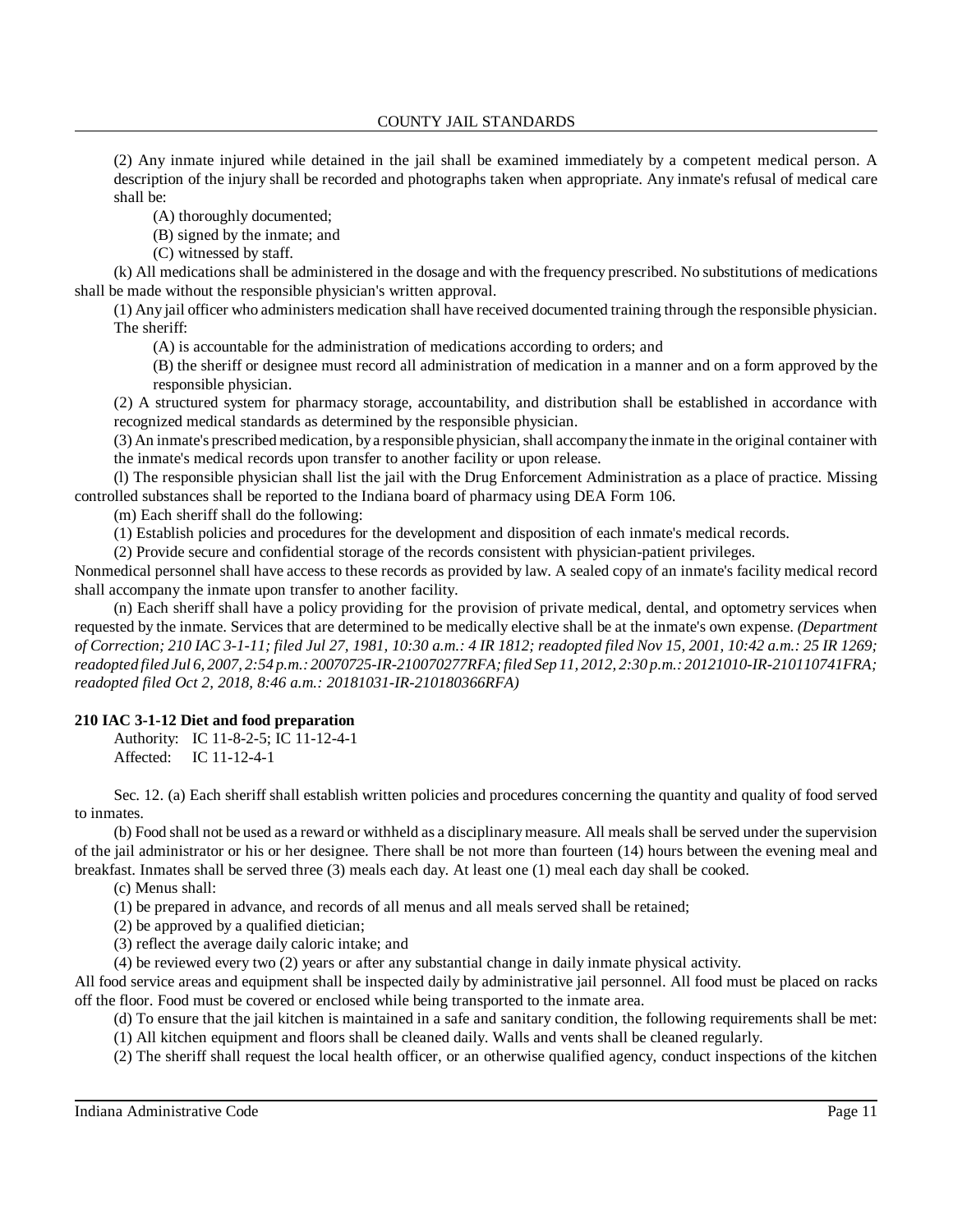facilities at least annually, to ensure compliance with established health and sanitary standards.

(3) Eating utensils shall be sanitized after each use. Alternatively, plastic disposal utensils may be used for each meal.

(4) Kitchen equipment must be operational and safe for use.

(5) Inmates working in the kitchen shall be given a preservice examination and a daily visual examination thereafter to ensure that they do not have any obvious signs of contagious diseases or other ailments that could facilitate food contamination. Inmates shall wear clothing approved for food handling when working in the kitchen and during the delivery of food to inmates.

(e) Medical diets approved by the responsible physician shall be honored. A request for a religious diet should be honored when the failure to honor such diet would impose a substantial burden on an inmate's free exercise of religion.

(f) Each sheriff shall establish in writing a control system to monitor and control food pilferage, misuse, or spoilage. (Department of Correction; 210 IAC 3-1-12; filed Jul 27, 1981, 10:30 a.m.: 4 IR 1813; readopted filed Nov 15, 2001, 10:42 a.m.: *25 IR 1269; readopted filed Jul 6, 2007, 2:54 p.m.: 20070725-IR-210070277RFA; filed Sep 11, 2012, 2:30 p.m.: 20121010-IR-210110741FRA; readopted filed Oct 2, 2018, 8:46 a.m.: 20181031-IR-210180366RFA)*

#### **210 IAC 3-1-13 Security and control**

Authority: IC 11-8-2-5; IC 11-12-4-1 Affected: IC 11-12-4-1

Sec. 13. (a) Each sheriff shall establish the jail's policies and procedures for security and control. This manual shall be available to all jail personnel and shall be reviewed annually and updated as needed. Documentation of thisreview shall be signed by the sheriff and maintained in front of the manual. The manual shall include, but not be limited to, the following:

- (1) Supervision.
- (2) Searches and seizures.
- (3) Facility security.
- (4) Shakedowns.
- (5) Firearms and other weapons.
- (6) Maintenance of security equipment.
- (7) Key control.
- (8) Control of the following:
	- (A) Tools.
	- (B) Sharp culinary equipment.
	- (C) Medical instruments.
	- (D) Razors.

(9) Records control and release of information according to Indiana law.

- (10) Population count.
- (11) Chemical agents.
- (12) Post orders.
- (13) Escapes.
- (14) Emergency situations, including the following:
	- (A) A fire.
		- (B) A disturbance.
		- (C) An assault.
	- (D) A taking of hostages.
	- (E) Natural disasters.
- (15) Transportation of inmates.
- (16) The use of physical force.
- (17) Responding to a suicide attempt or suicidal inmate.

Jail officers shall be trained consistent with provisions of the security and control manual. Pretraining and posttraining examinations shall be administered to each jail officer and the results made part of the employee's record.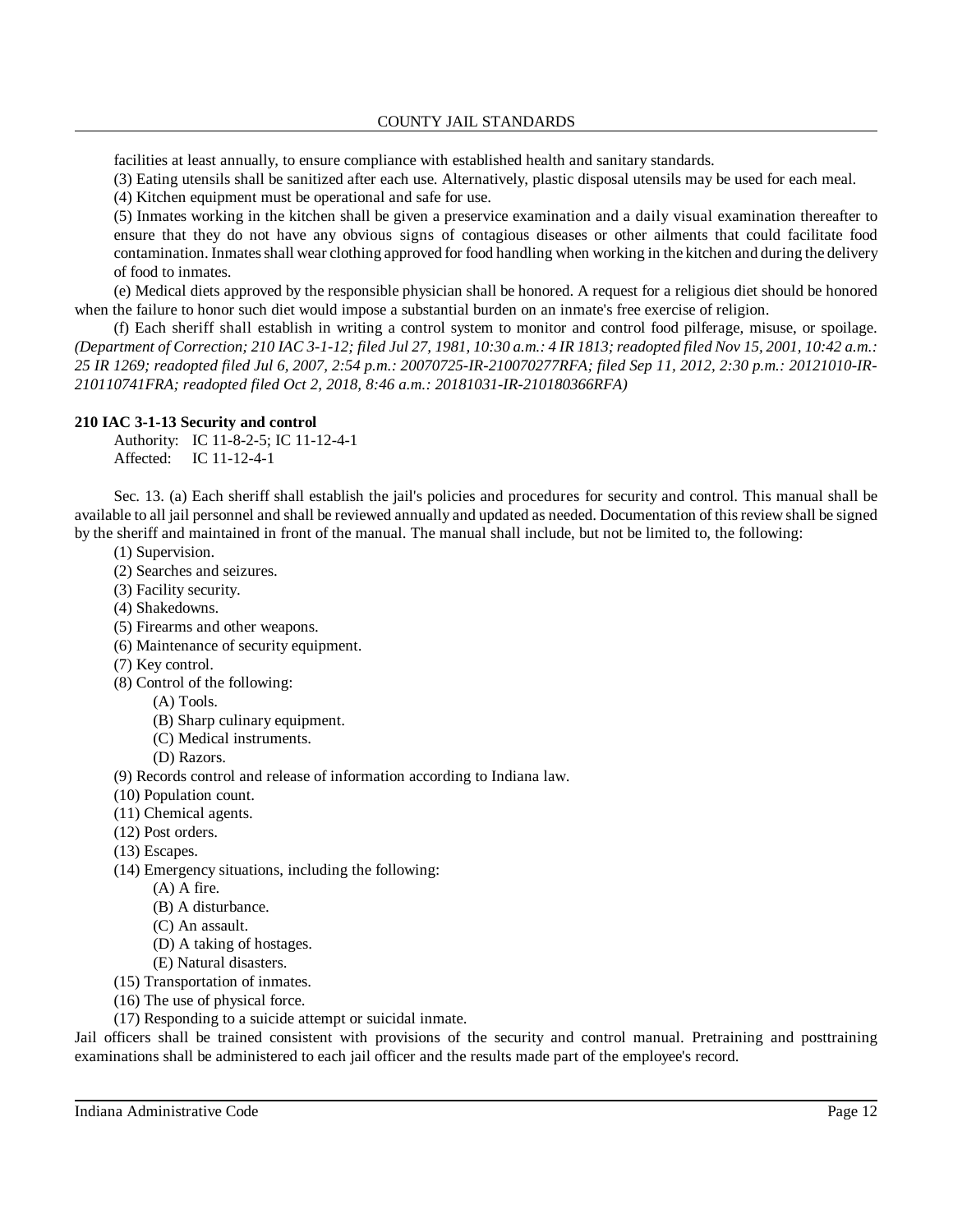(b) Inmates shall not be permitted to handle, use, or have jail keys of any type in their possession. There shall be at least one (1) full set of keys, separate from those in use, stored in a safe place accessible only to jail personnel, for use in event of an emergency.

(c) The use of physical force by jail personnel shall be restricted to instances of justifiable self-protection, protection of inmatesfrom self-harm, protection of others, protection of property, and prevention of escapes. Only that force necessaryto control an inmate shall be authorized. Written reports following any use of force shall be promptly submitted to the sheriff or his or her designee. Jail personnel should ensure the following:

(1) Only weapons approved by the sheriff shall be used by jail personnel in emergency situations. Any jail employee who discharges a firearm in the course of his or her duty shall promptly submit a written report to the sheriff.

(2) Lethal weapons shall not be permitted beyond a designated area to which inmates have access, except in emergency situations as approved by the sheriff.

(3) Persons designated to authorize the use of less lethal repellants or security devices shall be:

- (A) named in writing; and
- (B) trained in the proper deployment of these items.

(4) Each sheriff shall establish procedures for the treatment of persons injured as a result of the application of force.

(d) Each jail shall maintain a secure communication control center separate from other jail detention and administrative functions. Jail officers and other personnel assigned to jail duty shall be trained in security measures and the handling of special incidents such as the following:

(1) Assaults.

(2) Disturbances.

(3) Deaths.

(4) Fires.

(5) Suicide attempts.

(6) Natural disasters.

Each jail shall have an audio communication system between the communication control center and the inmate living area that can be activated from the inmate living areas in an emergency.

(e) Each jail shall have equipment necessary to maintain central lights, power, and communication in an emergency. Emergency equipment shall be:

(1) tested at least weekly for effectiveness; and

(2) promptly repaired or replaced as necessary.

(f) Security equipment shall be:

(1) sufficient to meet facility needs; and

(2) stored in a secure place, but readily accessible to staff.

There shall be a sufficient quantity of restraints, mechanical or disposable, or both, to evacuate all inmates from the jail in an emergency.

 $(g)$  All:

(1) security perimeter entrances;

(2) control center doors;

(3) main cellblock doors; and

(4) cell doors or housing units opening into a corridor;

shall be kept locked except when used for admission or exit of employees, inmates, or visitors and emergencies. No jail officer shall enter a high security cell area, or any other area in which a disturbance is occurring, without backup assistance being alerted and available for immediate assistance.

(h) Jail officials may perform searches and seize contraband or prohibited property. Sheriffs may limit the personal items an inmate may possess in their living area by both quantity and volume. However, an inmate may possess those legal papers necessary for access to the courts and legal matters pertaining to their current court case or cases and responses to grievances. Jail officials shall inform inmates of the items of property they are permitted to possess, in which event all other property not contraband is prohibited property. Property that an inmate is otherwise permitted to possess may become prohibited property due to the means by which it is possessed or used or if the quantity possessed exceeds that permitted. The sheriff or jail administrator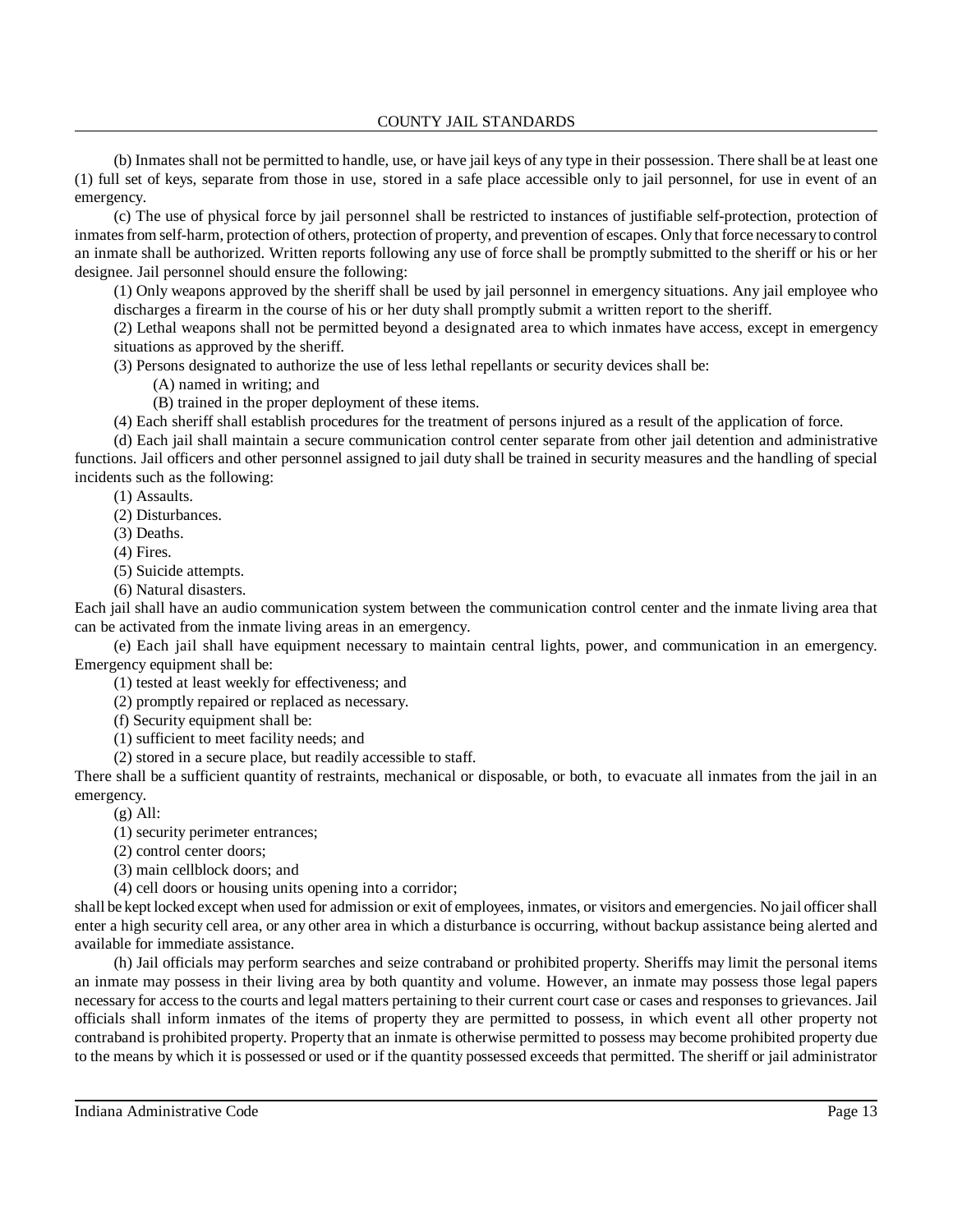shall establish written procedure providing for a written record concerning the seizure of contraband or prohibited property,receipts for property seized, and appropriate disposition of seized property. Jail personnel should ensure the following:

(1) Notice in writing shall be given inmates and visitors as to the items not considered contraband or prohibited property.

- (2) Visitors shall be searched at jails where contact visiting is permitted. Visitors must be provided:
	- (A) clear notice of the possibility of a search; and
	- (B) the opportunity to decline their visit request upon receiving the notice.
- (3) Body cavity searches of visitors may be conducted:
	- (A) by medical personnel only; and
	- (B) solely as a result of the execution of a search warrant.

(4) Inmates permitted to leave the jail temporarily, for any reason, shall be thoroughly searched prior to leaving and strip searched before reentering the jail. Searches and seizures shall be conducted so as to avoid unnecessary force, embarrassment, or indignity to inmates.

- (5) The sheriff shall establish written policies and procedures concerning the following:
	- (A) Contraband, prohibited property, and seizures of property.
	- (B) Searches. Personal searches may include the following:
		- (i) Pat down searches.
		- (ii) Frisk searches.
		- (iii) Strip searches.
		- (iv) Body cavity searches.
		- (v) Metal detection scanners.
		- (vi) Other designated, legally approved devices.
	- Cell and area searches will also be conducted routinely by staff.

(6) Incidental visual observation during clothing exchange and showering is not considered a search. However, the use of:

- (A) privacy barriers;
- (B) opaque partitions; and
- (C) same gender observation;

are encouraged.

(7) Generally, the least invasive form of search and observation should be conducted. Strip searches shall only be conducted when a reasonable suspicion exists that an inmate may be in possession of weapons, drugs, or contraband. Mere admission to a jail (arrestee) is insufficient cause alone to conduct a strip search.

(8) All strip searches and body cavity searches conducted shall be:

- (A) documented on the form prescribed by the sheriff; and
	- (B) maintained in the inmate's file.

(i) Arrestee strip searches shall be conducted only when there is reasonable suspicion that the arrestee is in possession of a contraband item. Reasonable belief must be based on an individualized suspicion relevant to the following:

(1) The current charge or charges or previous conviction or convictions for any of the following:

- (A) Escape.
- (B) Possession of drugs or weapons.
- (C) Crimes of violence.
- (2) Fugitive or detainee for any of the above crimes.
- (3) Current or a history of institutional possession of contraband or prohibited property or attempted escape.
- (4) Refusal to submit to a frisk or pat search.
- (5) Weapons or drugs discovered during pat or frisk search.
- (6) Alerted by a metal or drug detection device.
- (7) Reliable information arrestee possesses drugs, weapons, or contraband.

(j) Strip searches conducted on an arrestee who can be held apart from the general population may not be reasonable. Strip searches of such individuals should only be conducted when jail officials have individualized reasonable suspicion that the arrestee is in possession of a contraband item.

(k) Each sheriffshall enter into a mutual aid agreement with necessary local and adjacent county law enforcement agencies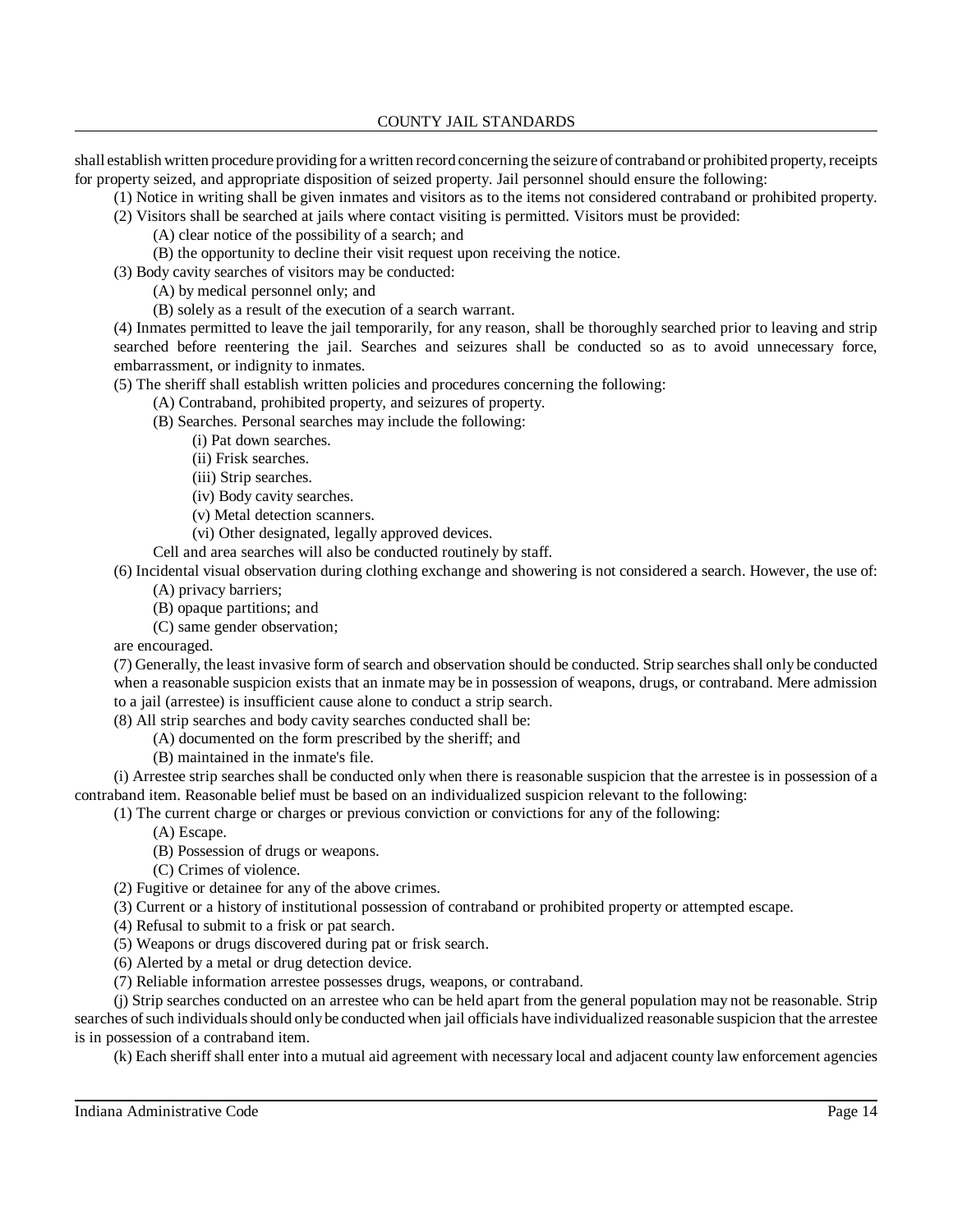for the provision of services in the event of an emergency exceeding the department's capability. Aid agreements shall also be established with local agencies for the provision of housing, material, and services in an emergency.

(l) In the event of a disturbance, a sheriff may place groups of inmates in lockdown status until such time as an investigation into the disturbance can be completed and the safety and security of the jail is assured. Such decision shall be reviewed by the sheriff at least every seven (7) days. *(Department of Correction; 210 IAC 3-1-13; filed Jul 27, 1981, 10:30 a.m.: 4 IR 1814;* readopted filed Nov 15, 2001, 10:42 a.m.: 25 IR 1269; readopted filed Jul 6, 2007, 2:54 p.m.: 20070725-IR-210070277RFA; filed *Sep 11, 2012, 2:30 p.m.: 20121010-IR-210110741FRA; readopted filed Oct 2, 2018, 8:46 a.m.: 20181031-IR-210180366RFA)*

#### **210 IAC 3-1-14 Supervision of inmates**

Authority: IC 11-8-2-5; IC 11-12-4-1 Affected: IC 11-12-4-1

Sec. 14. (a) There shall be sufficient jail personnel in the jail at all times to provide adequate supervision of inmates and to ensure staff and inmate safety. Jail personnel should ensure the following:

(1) A jail officer shall conduct a visual check, not including observation by a monitoring device, of each inmate at least once every sixty (60) minutes. The observation checks may be conducted on an irregular schedule and shall be documented.

(2) Suicidal inmates shall be provided appropriate, more frequent, supervision consistent with the jail's suicide screening and prevention procedures.

(3) High risk inmates shall be provided more frequent supervision consistent with their classification level.

(b) The sheriff shall establish the following:

(1) A written procedure for the cross gender supervision of female inmates bymale staff and the supervision of male inmates by female staff. These procedures shall take into consideration the privacy rights and needs of inmates. All reports of inappropriate sexual conduct by staff shall be investigated, and a copy of the investigation must be provided to the county prosecutor upon completion.

(2) Written procedures for the segregation of inmates with serious behavioral problems, requiring protective custody, or charged with disciplinary misconduct. Jail personnel should ensure the following:

(A) An inmate charged with disciplinarymisconduct may be confined or separated from the general population of the jail. An inmate may be administratively segregated for a reasonable period of time if his or her continued presence in the general population poses a serious threat to himself or herself, others, property, or the security of the jail. Jail officials shall review the status of administratively segregated inmates at least once every seven (7) days to determine if the basis for segregation still exists. Time spent confined or separated from the general population before a determination of guilt must be credited toward any period of disciplinary segregation imposed.

(B) No inmate shall be kept in disciplinary segregation for a period in excess of thirty (30) daysfor any single instance of disciplined conduct without administrative review.

(C) Jail officials shall maintain a permanent written record of inmate behavior and activity while in disciplinary and administrative segregation.

(c) Jail visits by personnel shall comply with the following:

(1) by the sheriff or his or her designee at least once weekly; and

(2) daily by supervisory staff.

All visits shall be documented.

(d) Inmates shall not be authorized to supervise or exert control or assume any authority over other inmates. *(Department* of Correction; 210 IAC 3-1-14; filed Jul 27, 1981, 10:30 a.m.: 4 IR 1815; readopted filed Nov 15, 2001, 10:42 a.m.: 25 IR 1269; *readopted filed Jul 6, 2007, 2:54 p.m.: 20070725-IR-210070277RFA; filed Sep 11, 2012, 2:30 p.m.: 20121010-IR-210110741FRA; readopted filed Oct 2, 2018, 8:46 a.m.: 20181031-IR-210180366RFA)*

### **210 IAC 3-1-15 Inmate rights**

Authority: IC 11-8-2-5; IC 11-12-4-1 Affected: IC 3-7-46-6; IC 11-12-4-1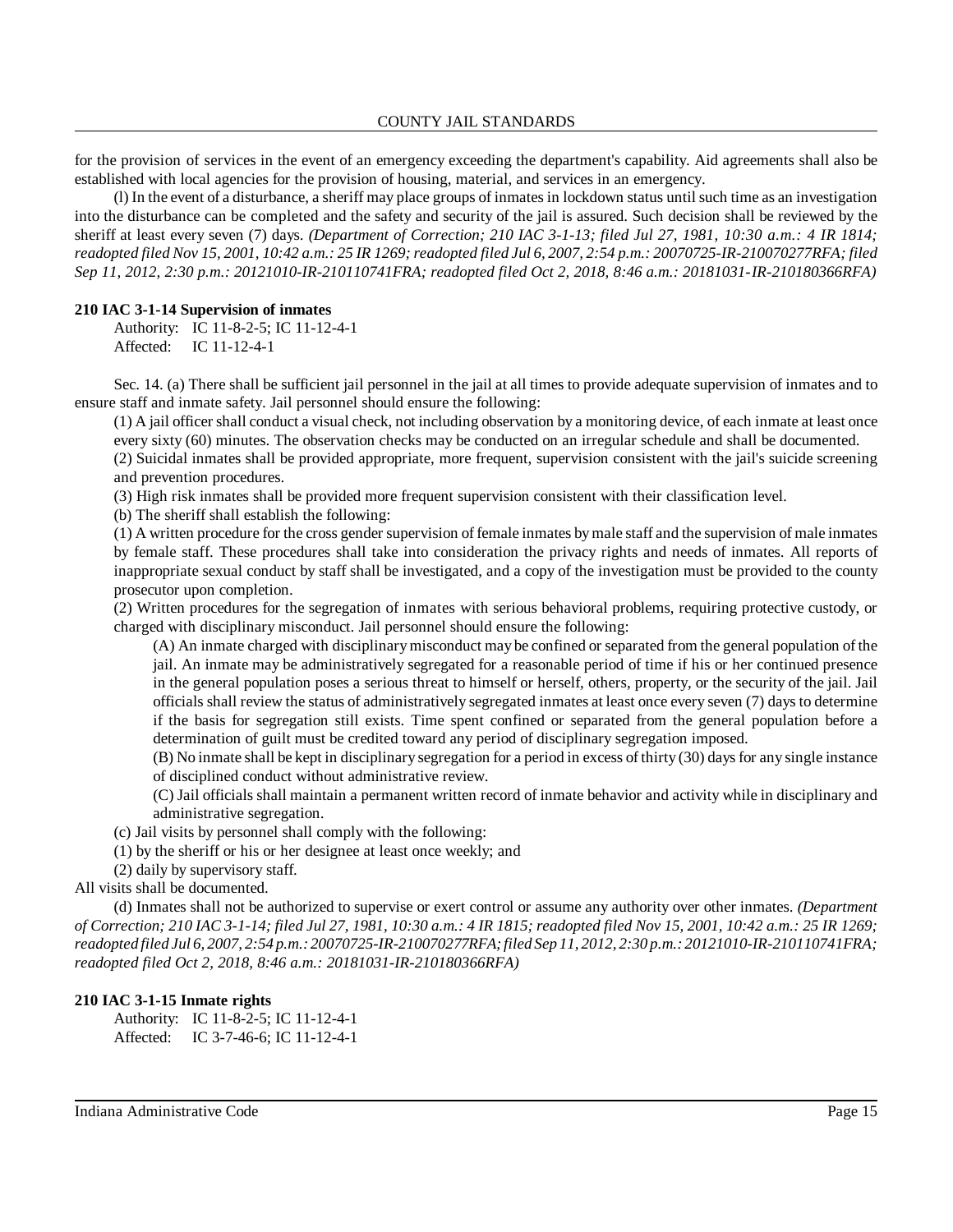COUNTY JAIL STANDARDS

Sec. 15. (a) The right of inmates to have access to the courts shall be ensured. Inmates shall have confidential access to their attorneys and the authorized representatives of their attorneys. Inmates shall have reasonable access to the courts to challenge their sentences and conditions of confinement and reasonable access to an adequate law library. Inmates with an appointed public defender shall be provided the opportunity to speak to their attorney.

(b) Inmates shall not be subject to discrimination based on any of the following:

(1) Race.

(2) National origin.

(3) Color.

(4) Creed.

(5) Sex.

(6) Economic status.

(7) Political belief.

There shall be equal access to programs or services for male and female inmates.

(c) Inmatesshall have the right of accessto reading material except pornographyas defined byIndiana law, or reading matter which jail officials have reasonable grounds to believe poses an immediate danger to the safety of an individual or a serious threat to the security of the jail.

(d) An inmate is entitled to believe in the religion of his or her choice, and attendance at religious services is not required. To the greatest extent possible consistent with jail security, programs, and resources, an inmate is entitled to the following:

(1) Observe the days of worship or holidays of his or her religion.

(2) Possess religious artifacts that do not compromise the safety and security of the jail.

(3) Receive and possess religious literature for his or her individual use.

(4) Communicate, correspond with, and be visited by a clergy or religious counselor of his or her faith during reasonable times, as approved by a community pastoral committee or sheriff, or both. The sheriff reserves the right to determine the pastoral status of clergy and may limit nonclergy.

(e) An inmate shall be provided a reasonable opportunity for physical exercise outside of the immediate living and sleeping areas, outdoors, if feasible, and consistent with the security and resources of the jail. Segregated inmates shall be offered the opportunity for at least one (1) hour of daily exercise, five (5) days each week, outside of their cell unless jail officials find and document that this opportunity will jeopardize the physical safety of the inmate or others or the security of the jail.

(f) The sheriff shall provide a list of all inmates, sentenced and incarcerated, to the county clerk quarterly, as required by IC 3-7-46-6.

(g) Each jail shall maintain a written inmate work assignment plan providing for inmate employment, subject to the:

(1) number of available work opportunities; and

(2) maintenance of facility security.

Unsentenced inmates may volunteer for work assignments within the jail but shall not be required to work except as necessary to maintain their living quarters in a safe and sanitary condition.

(h) All inmates shall have the right to file written grievances regarding treatment of conditions in the jail with the sheriff or his or her designee. Grievancesshall be promptly investigated, and a written report stating the disposition of the grievance shall be provided to the inmate. The sheriffshall establish in writing a grievance procedure, which shall be made known and distributed to all inmates upon arrival and initial screening.

(i) Inmates may receive visitors during established hours of visitation. Jail officials may, for purposes of maintaining jail security, individualsafety, and administrativemanageability, place reasonable restrictions on visitation. Visitation by minors within the secure perimeter of a jail may be restricted as necessary for the orderly management and security of a facility. Visitors with a prior criminal conviction may be denied visitation. Visitors may also be denied for, but not limited to:

(1) unacceptable attire;

(2) disruptive behavior;

(3) failure to control minor children; or

(4) failure to provide picture identification as established by jail policy.

A copyofthe visitation policyshall be posted in the visitation area. *(Department of Correction; 210 IAC 3-1-15; filed Jul 27, 1981,* 10:30 a.m.: 4 IR 1816; readopted filed Nov 15, 2001, 10:42 a.m.: 25 IR 1269; readopted filed Jul 6, 2007, 2:54 p.m.: 20070725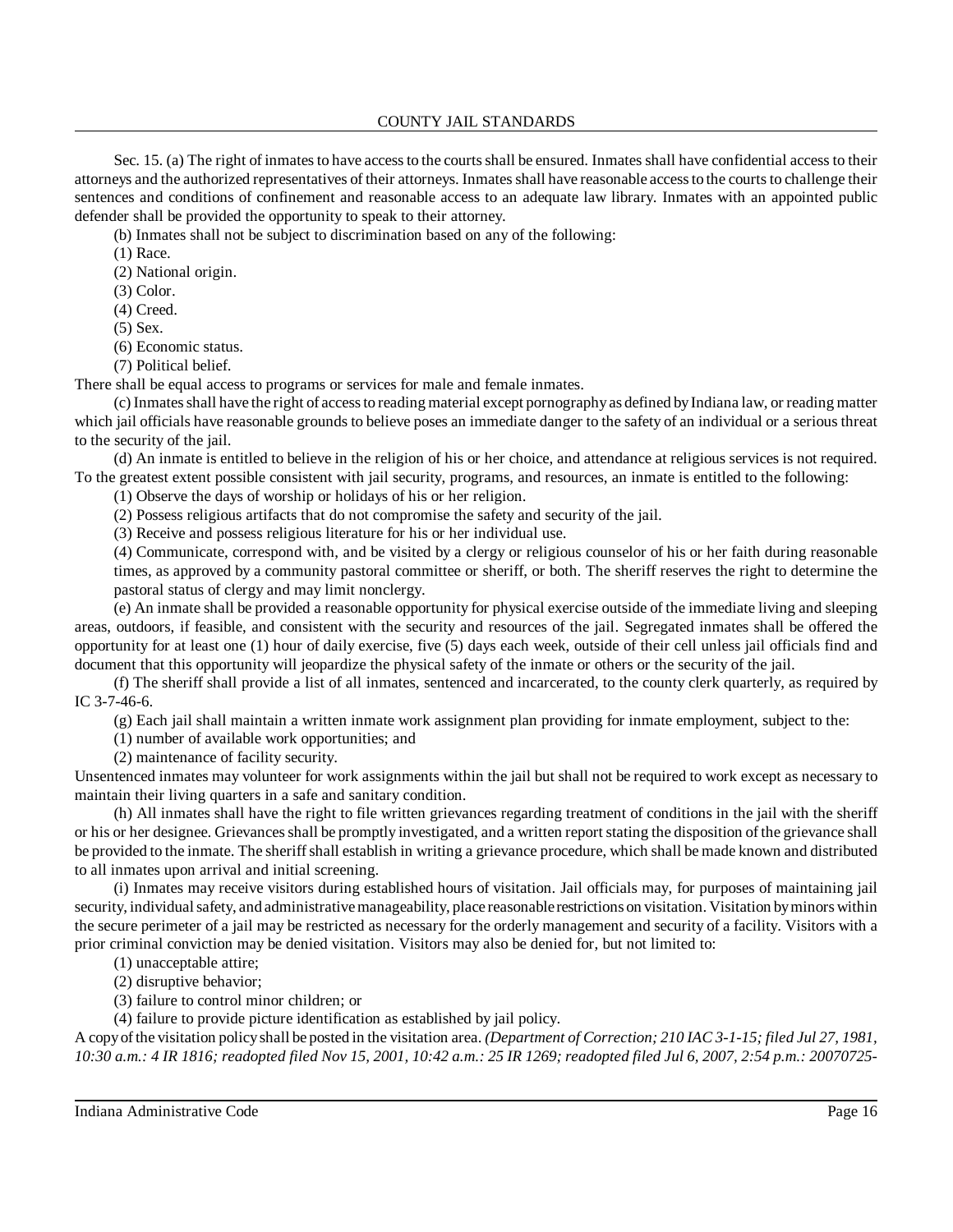*IR-210070277RFA; filed Sep 11, 2012, 2:30 p.m.: 20121010-IR-210110741FRA; readopted filed Oct 2, 2018, 8:46 a.m.: 20181031-IR-210180366RFA)*

### **210 IAC 3-1-16 Mail and telephone communication**

Authority: IC 11-8-2-5; IC 11-12-4-1 Affected: IC 11-12-4-1

Sec. 16. (a) Each sheriff shall establish a written procedure consistent with Indiana and constitutional law governing inmate mail correspondence.

(b) An inmate may send and receive an unlimited amount of correspondence to or from any person outside the jail in any language. However, inmates shall be prohibited from corresponding with other inmates within the jail or other correctional institutions without the prior written approval of the sheriff, their designee, and the proper authority of the other institution.

(c) Correspondence to or from government officials, courts, or attorneys shall be considered privileged correspondence. Jail officials may open and inspect privileged correspondence only in the presence of the inmate for the purpose of examining the contents for contraband or prohibited property. Upon completion of the inspection, the item of correspondence must be promptly delivered or transmitted without:

- (1) reading;
- (2) censoring;
- (3) copying; or

(4) further interfering with its delivery or transmission.

(d) Correspondence from a person not enumerated in subsection (c) may be opened to:

(1) inspect for and remove contraband or prohibited property; and

(2) permit removal of funds for crediting the addressee's account.

The correspondence may be read, rejected, censored, or copied based upon the matrix in Table 1.

(e) Correspondence to a person not enumerated in subsection (c) may be sealed by the inmate. However, jail officials may read, reject, censor, or copy based on the matrix in Table 1.

(f) Whenever jail officials delay incoming or outgoing mail for more than forty-eight (48) hours or censor, copy, or withhold correspondence, the inmate shall be given prompt written notice except as provided immediately below. Jail officials shall maintain a record of each decision to withhold, copy, censor, delay, or otherwise interfere with the prompt transmission of correspondence. Notice to the inmate of action taken on correspondence is not required based on reasonable suspicion or upon receipt of a written request from a supervising authority of any federal, state, or county agency stating the agency has reasonable grounds to believe that a crime is being committed or has been committed bythe confined person and requesting the jail monitor the confined person's correspondence.

(g) Jail officials may open all incoming and outgoing packages to inspect for and remove funds, contraband, or prohibited property. If contraband or prohibited property is removed from a package, the inmate must be notified in writing.

(h)Jail officials mayinspect all printed matter and exclude anymaterial that is contraband or prohibited property. Following examination, printed matter may be read, rejected, censored, or copied based on the matrix in Table 1. A periodical may be excluded only on an issue by issue basis. Jail officials who withhold printed matter must notify the inmate of this action in writing.

| Table 1: Mail Policy Matrix |  |  |
|-----------------------------|--|--|
|                             |  |  |

| <b>INCOMING</b> | <b>INSPECT</b>     | <b>READ</b>        | <b>CENSOR</b> | <b>COPY</b>                     | <b>REJECT</b>                                                                                            | <b>MISC</b>                                                                                                              |
|-----------------|--------------------|--------------------|---------------|---------------------------------|----------------------------------------------------------------------------------------------------------|--------------------------------------------------------------------------------------------------------------------------|
| Personal        | May, at<br>random. | May, at<br>random. | No            | May, with<br>probable<br>cause. | May, with<br>reasonable cause to<br>believe contents are<br>in violation of<br>policy and<br>procedures. | Books, magazines,<br>and newspapers:<br>"Publishers only rule"<br>applies. Legally<br>obscene material may<br>be denied. |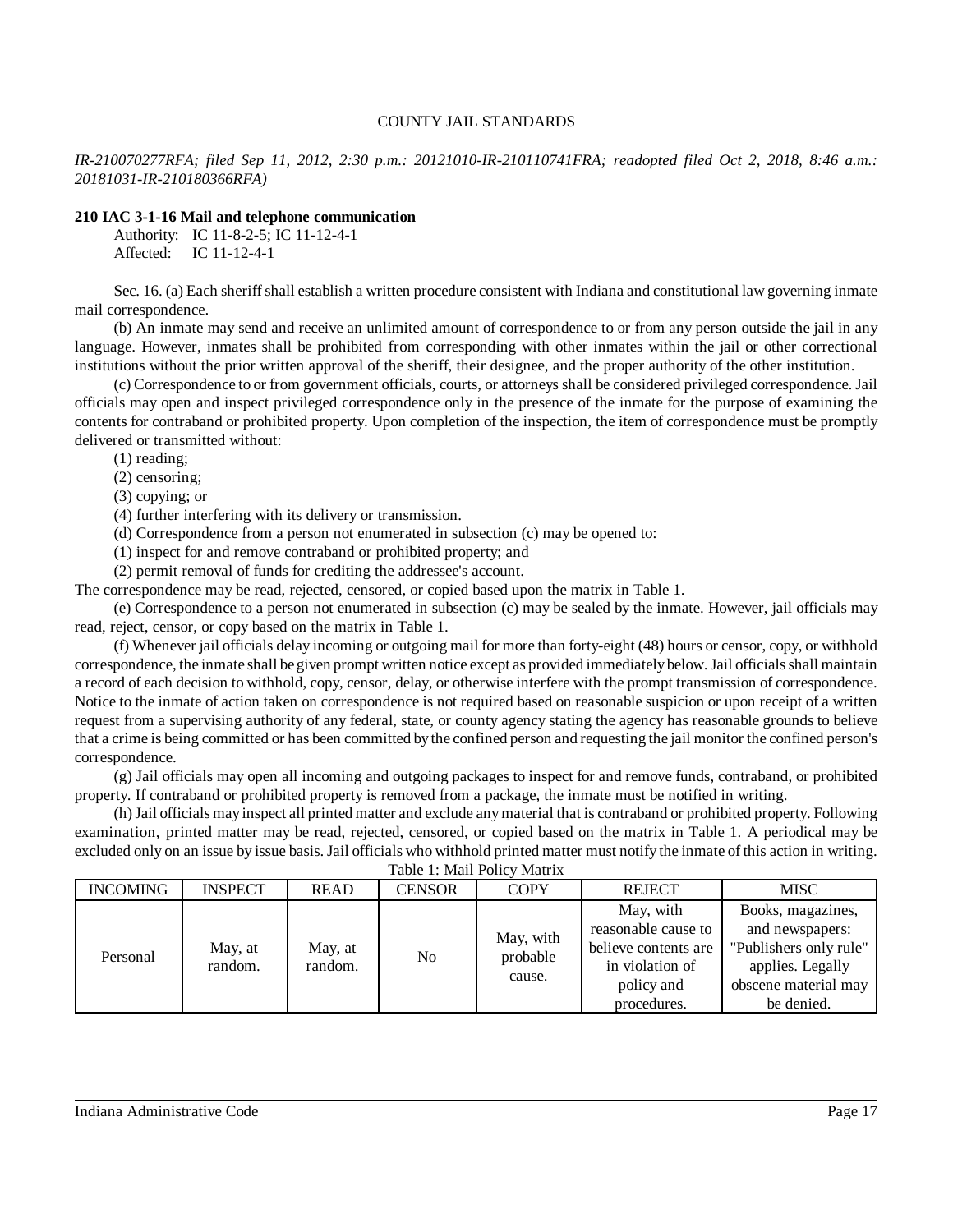### COUNTY JAIL STANDARDS

| Privileged /<br>Legal | Yes, in<br>presence of<br>inmate.                             | N <sub>0</sub>     | N <sub>0</sub> | N <sub>0</sub>                    | With reasonable<br>cause. Author has<br>right to protest.       | Public and<br>government officials<br>mail has privileged<br>status. |
|-----------------------|---------------------------------------------------------------|--------------------|----------------|-----------------------------------|-----------------------------------------------------------------|----------------------------------------------------------------------|
| Religious             | Yes                                                           | May, at<br>random. | N <sub>0</sub> | Yes, with<br>reasonable<br>cause. | Yes, if clear and<br>present danger.                            | "Publishers only rule"<br>applies.                                   |
| <b>OUTGOING</b>       | <b>INSPECT</b>                                                | <b>READ</b>        | <b>CENSOR</b>  | <b>COPY</b>                       | <b>REJECT</b>                                                   | <b>MISC</b>                                                          |
| Personal              | Yes, may at<br>random.                                        | May, at<br>random. | No             | May, with<br>reasonable<br>cause. | May, with<br>reasonable cause.                                  |                                                                      |
| Privileged /<br>Legal | Yes, in<br>presence of<br>inmate upon<br>reasonable<br>cause. | N <sub>0</sub>     | No             | N <sub>0</sub>                    | Yes, with<br>reasonable cause, in<br>the presence of<br>inmate. | Public and<br>government officials<br>mail has privileged<br>status. |
| Religious             | Yes                                                           | May, at<br>random. | N <sub>0</sub> | Yes, with<br>reasonable<br>cause. | Yes, if clear and<br>present danger.                            |                                                                      |

(i) Inmates shall not be permitted to mail, receive, or possess the following:

(1) Any matter tending to incite:

- (A) murder;
- (B) arson;
- (C) a riot; or

(D) any form of violence or physical harm to any person or:

- (i) ethnic;
- (ii) gender;
- (iii) racial;
- (iv) religious; or
- (v) other;

group.

- (2) Any matter pertaining to blackmail or extortion.
- (3) Sending, receiving, or possessing contraband or prohibited property.
- (4) Plans to escape or assist an escape.
- (5) Plans to disrupt the order or breach the security of any facility.
- (6) Plans for any activity that violates the law, jail policy, or procedure.
- (7) Coded messages.
- (8) A description or recipe for any:
	- (A) weapon;
	- (B) explosive;
	- (C) poison; or
	- (D) destructive device.
- (9) Illustrations, explanations, or descriptions of how to sabotage or disrupt:
	- (A) computers;
	- (B) communications; or
	- (C) electronics.
- (10) Recordable media.

(11) Catalogs, advertisements, brochures, and material whose primary purpose is to sell a product or products or service or services, when taken as a whole, that lack serious literary, artistic, political, educational, or scientific value.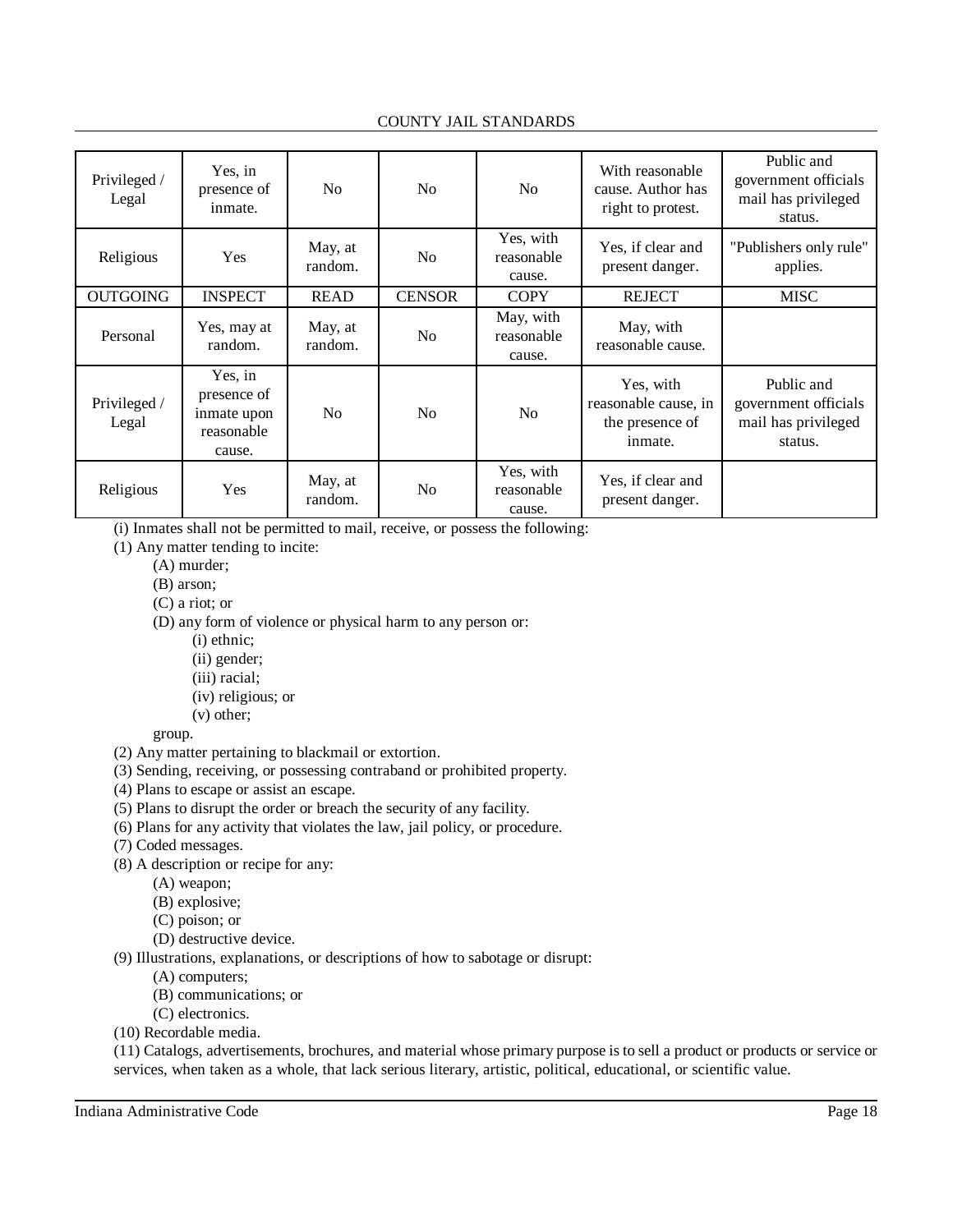(12) Maps.

(13) Any matter pertaining to gambling or a lottery.

(14) Markings on an envelope or wrapper that are obscene materials as defined in this article.

(15) Obscene material and information concerning where, how, or from whom obscene material may be obtained.

(j) Indigent inmatesshall be furnished with free writing supplies and postage sufficient for at least two (2) personal mailings per week.

(k) Upon mailing, indigent inmates shall be provided one (1) free copy of each legal correspondence that addresses issues involving their conditions of confinement. Indigent inmates shall be afforded sufficient postage, envelopes, and writing material for approved legal mailings.

(l) Inmate telephone conversations may be subject to monitoring and recording provided inmates are informed prior to or during each call, by signs posted on or near the telephones, a recorded message prior to the phone call informing the arrestee or inmate the call is being recorded or in the rule book provided each inmate. Conversations between an inmate and his or her legal representative may not be monitored or recorded without a court order.

(m) Inmate telephones may be turned off in those areas affected prior to the transport of inmates into the community or transfer to another facility, or for security reasons. *(Department of Correction; 210 IAC 3-1-16; filed Jul 27, 1981, 10:30 a.m.: 4 IR 1816; readopted filed Nov 15, 2001, 10:42 a.m.: 25 IR 1269; readopted filed Jul 6, 2007, 2:54 p.m.: 20070725-IR-*210070277RFA; filed Sep 11, 2012, 2:30 p.m.: 20121010-IR-210110741FRA; readopted filed Oct 2, 2018, 8:46 a.m.: 20181031-*IR-210180366RFA)*

### **210 IAC 3-1-17 Discipline written rules**

Authority: IC 11-8-2-5; IC 11-12-4-1 Affected: IC 35-50-6-4; IC 35-50-6-5

Sec. 17. (a) Each sheriff shall establish written rules of inmate conduct for the maintenance of order and discipline among inmates. The rules shall describe the:

(1) conduct for which disciplinary action may be imposed;

(2) type of disciplinary action that may be taken; and

(3) disciplinary procedure to be followed.

Copies of these rules shall be posted in the living areas or distributed to all inmates. The disciplinary action imposed shall be proportionate to the seriousness of the rule violation. The use of physical force as a means of discipline is prohibited.

(b) All jail personnel who have regular inmate contact shall be provided training sufficient to make them thoroughly familiar with the rules of inmate conduct and the sanctions available.

- (c) Any of the following may be imposed as disciplinary action on inmates:
- (1) A report, which may be made part of the inmate's record.
- (2) Extra work cannot be imposed on pretrial detainees or arrestees. For inmates, extra work cannot exceed:

(A) a total of twenty (20) hours for one (1) rule violation; or

- (B) four (4) hours in any twenty-four (24) hour period.
- (3) Loss or limitation of privileges.

(4) Restitution.

(5) Segregation from the general population for a fixed period of time.

(6) Reassignment to a lower credit time class under IC 35-50-6-4.

(7) Deprivation of earned credit time under IC 35-50-6-5.

(d) The following shall not be imposed as disciplinary action on inmates:

(1) Corporal punishment.

(2) Confinement without an opportunity for at least one (1) hour of daily exercise five (5) days each week outside of immediate living quarters, unless jail officials find and document that this opportunity will jeopardize the physical safety of the inmate or others or the security of the jail.

(3) A substantial change in:

(A) heating;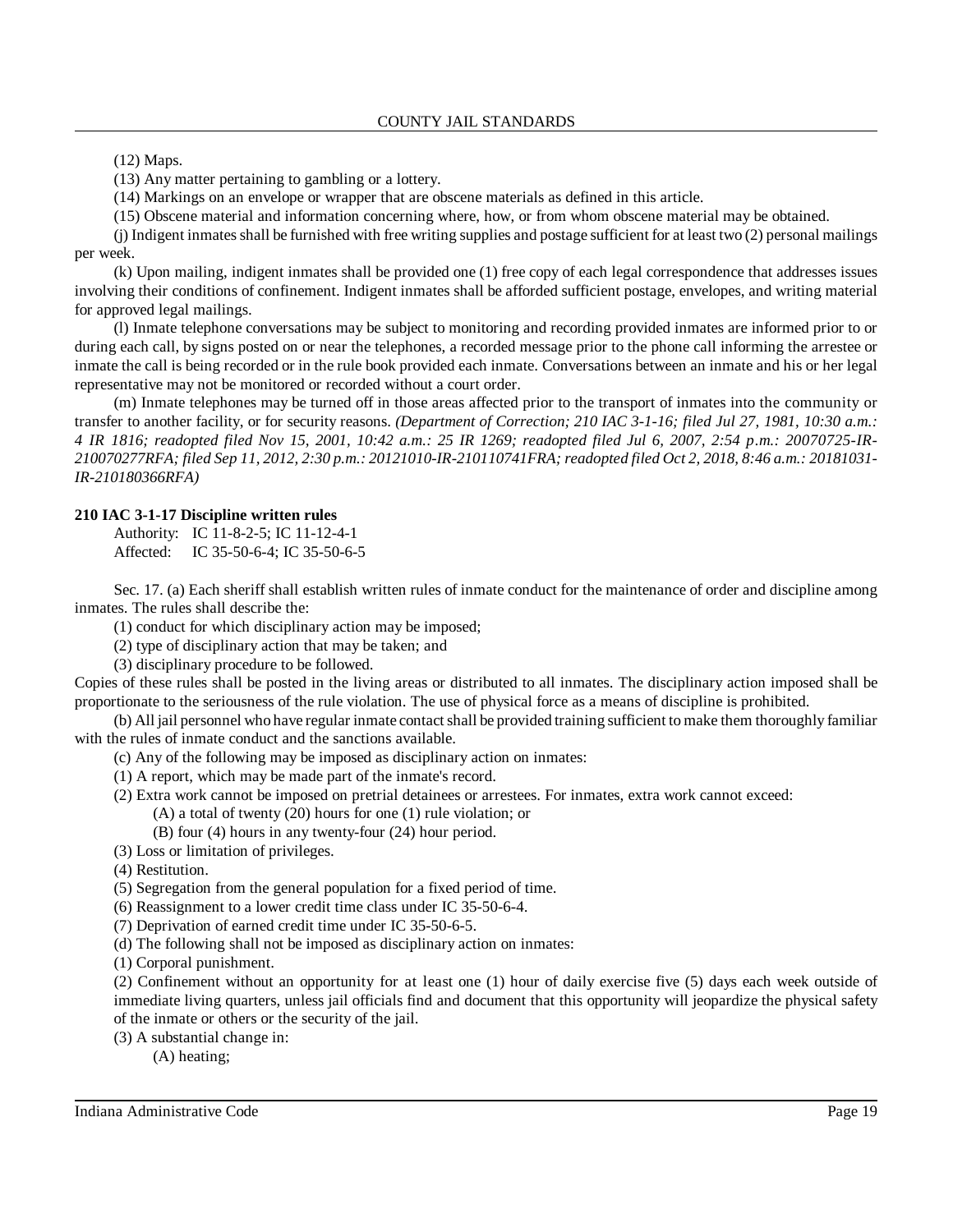- (B) lighting; or
- (C) ventilation.

(4) Restrictions on:

- (A) clothing;
	- (B) bedding;
	- (C) mail;
	- (D) reading and writing materials; or
	- (E) the use of hygienic facilities;

except for abuse of these, unless jail officials find and document that this opportunity will jeopardize the physical safety of the inmate or others or the security of the jail.

- (5) Restrictions on the following:
	- (A) Medical and dental care.
	- (B) Access to the following:
		- (i) Courts.
			- (ii) Legal counsel.
			- (iii) Government officials.
			- (iv) Grievance proceedings.
		- (v) Personal legal papers and legal research materials.
- (6) A deviation from the diet provided to other inmates, unless approved by the responsible physician.

(e) Before imposing any disciplinary action, jail officials shall afford the inmate charged with misconduct a hearing to determine his or her guilt or innocence and the disposition of the charge. The charged inmate may waive his or her right to a hearing in writing. Also, before a charge is made, the inmate and a jail official may agree to a disciplinary action in the form of extra work or loss or limitation of privileges if no record of the conduct or disciplinary action is placed in the inmate's file. In connection with the required hearing, the inmate is entitled to the following:

(1) To have not less than twenty-four (24) hours advance written notice of the following:

- (A) The hearing.
- (B) The alleged misconduct.
- (C) The rule the misconduct is alleged to have violated.
- (2) To have reasonable time to prepare for the hearing.
- (3) To have an impartial decision maker.
- (4) To appear and speak in his or her own behalf.
- (5) To call witnesses and present evidence.

(6) To have advice and representation by a lay advocate in those hearings based upon a charge of institutional misconduct when the decision maker determines he or she lacks the competency to:

- (A) understand the issues involved; or
- (B) participate in the hearing.
- (7) To have a written statement of the following:
	- (A) The findings of fact.
	- (B) The evidence relied upon.
	- (C) The reasons for the action taken.

(8) To have immunity if his or her testimony or any evidence derived from his or her testimony is used in any criminal proceedings.

(9) May have his or her record expunged of any reference to the charge if he or she is found not guilty or if a finding of guilt is later overturned.

Any finding of guilt must be supported by some evidence presented at the hearing.

(f) An inmate shall receive written notice of any formal charge against him or her within twenty-four (24) hours of knowledge or discovery or the conclusion of an investigation of the alleged offense, excepting weekends and holidays. The notice shall specify the following:

(1) The date, time, and place of the hearing.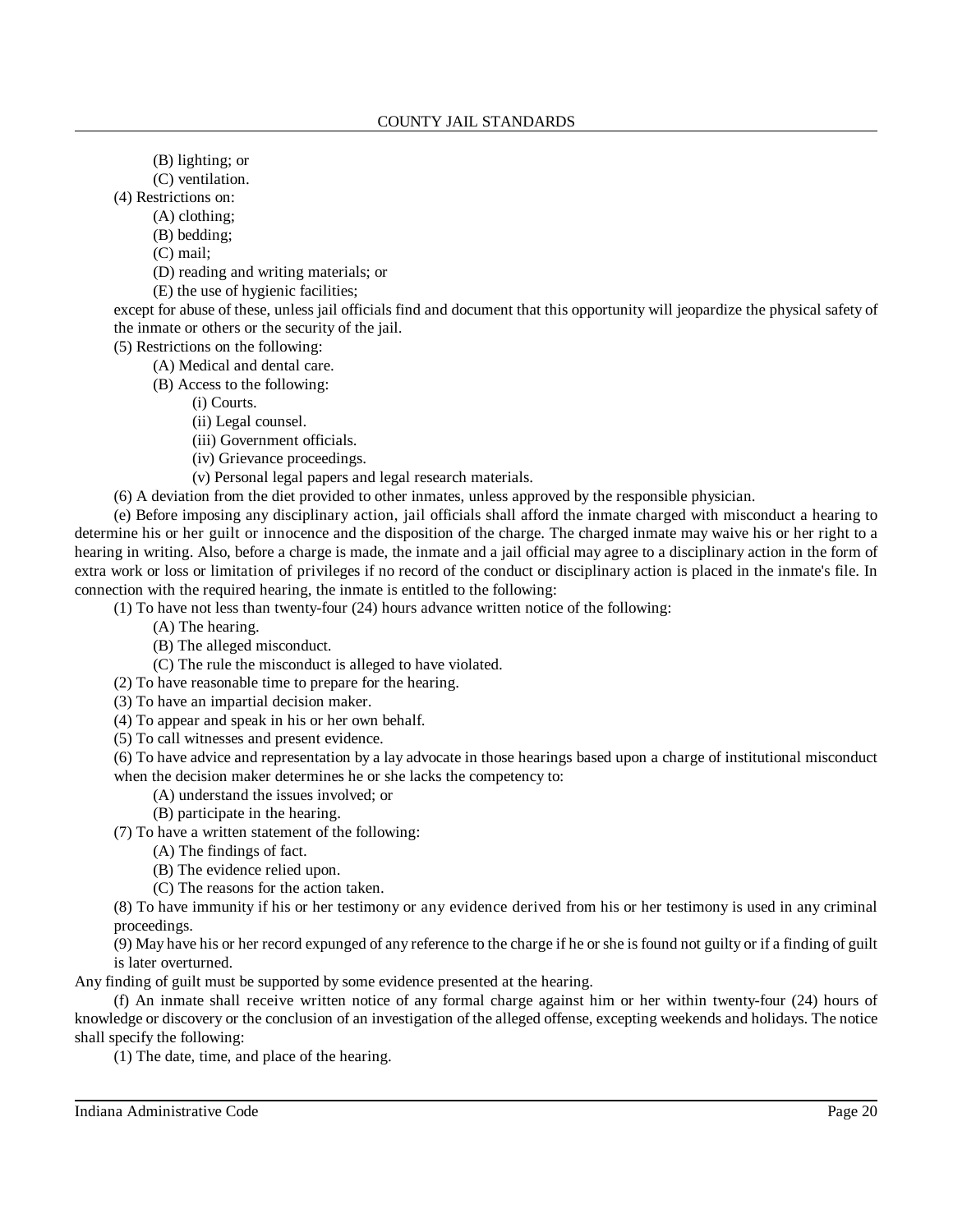(2) The alleged misconduct.

(3) The rule the misconduct is alleged to have violated.

(4) The right to a hearing.

(5) An explanation of the hearing process.

The hearing shall be held within seven (7) days excluding weekends and holidays, of the alleged violation.

(g) The sheriff may delegate authority in writing to one (1) or more designees to conduct hearings for alleged violations of facility rules.

(h) An inmate may appeal the disciplinary decision of a hearing authority to the sheriff. The appeal may challenge the:

(1) finding of guilt; or

(2) type and degree of disciplinary action taken.

Any appeal shall be initiated within ten (10) days of the disciplinary decision. The sheriff may reduce but not increase any disciplinary action imposed by the hearing authority. *(Department of Correction; 210 IAC 3-1-17; filed Jul 27, 1981, 10:30 a.m.: 4 IR 1817; readopted filed Nov 15, 2001, 10:42 a.m.: 25 IR 1269; readopted filed Jul 6, 2007, 2:54 p.m.: 20070725-IR-*210070277RFA; filed Sep 11, 2012, 2:30 p.m.: 20121010-IR-210110741FRA; readopted filed Oct 2, 2018, 8:46 a.m.: 20181031-*IR-210180366RFA)*

#### **210 IAC 3-1-18 Inmate classification**

Authority: IC 11-8-2-5; IC 11-12-4-1 Affected: IC 11-12-4-1

Sec. 18. (a) Each sheriff shall develop and implement an objective classification system by November 15, 2014. This system shall include written procedures for overriding an inmate's objective classification result to accommodate local needs, for example, physical plant design, program availability.

(b) Juveniles alleged to be delinquent or adjudicated delinquent shall be held:

(1) in a manner reasonably calculated to protect their personal safety; and

(2) in accordance with all applicable law.

(c) Inmates with contagious or communicable diseases shall be segregated from other inmates upon direction of the jail medical staff. Intoxicated or suicidal inmates and those inmates experiencing delirium tremens or drug withdrawal may also be segregated and given close observation. Allegedly insane or incompetent inmates who are held in custody:

(1) during examination of their mental condition; or

(2) while awaiting commitment to a mental institution;

may be segregated and given close observation.

(d) Inmates shall not be segregated by:

(1) race;

(2) color;

(3) creed; or

(4) national origin;

in living area assignments. *(Department of Correction; 210 IAC 3-1-18; filed Jul 27, 1981, 10:30 a.m.: 4 IR 1818; filed Jan 31,* 1996, 4:00 p.m.: 19 IR 1312; readopted filed Nov 15, 2001, 10:42 a.m.: 25 IR 1269; readopted filed Jul 6, 2007, 2:54 p.m.: *20070725-IR-210070277RFA; filed Sep 11, 2012, 2:30 p.m.: 20121010-IR-210110741FRA; readopted filed Oct 2, 2018, 8:46 a.m.: 20181031-IR-210180366RFA)*

### **210 IAC 3-1-19 New inmate admissions**

Authority: IC 11-8-2-5; IC 11-12-4-1 Affected: IC 11-12-4-1

Sec. 19. Each sheriff shall establish written procedures for the following:

(1) Governing the reception and orientation of newly admitted inmates. The procedures shall include, but not be limited to, the following: